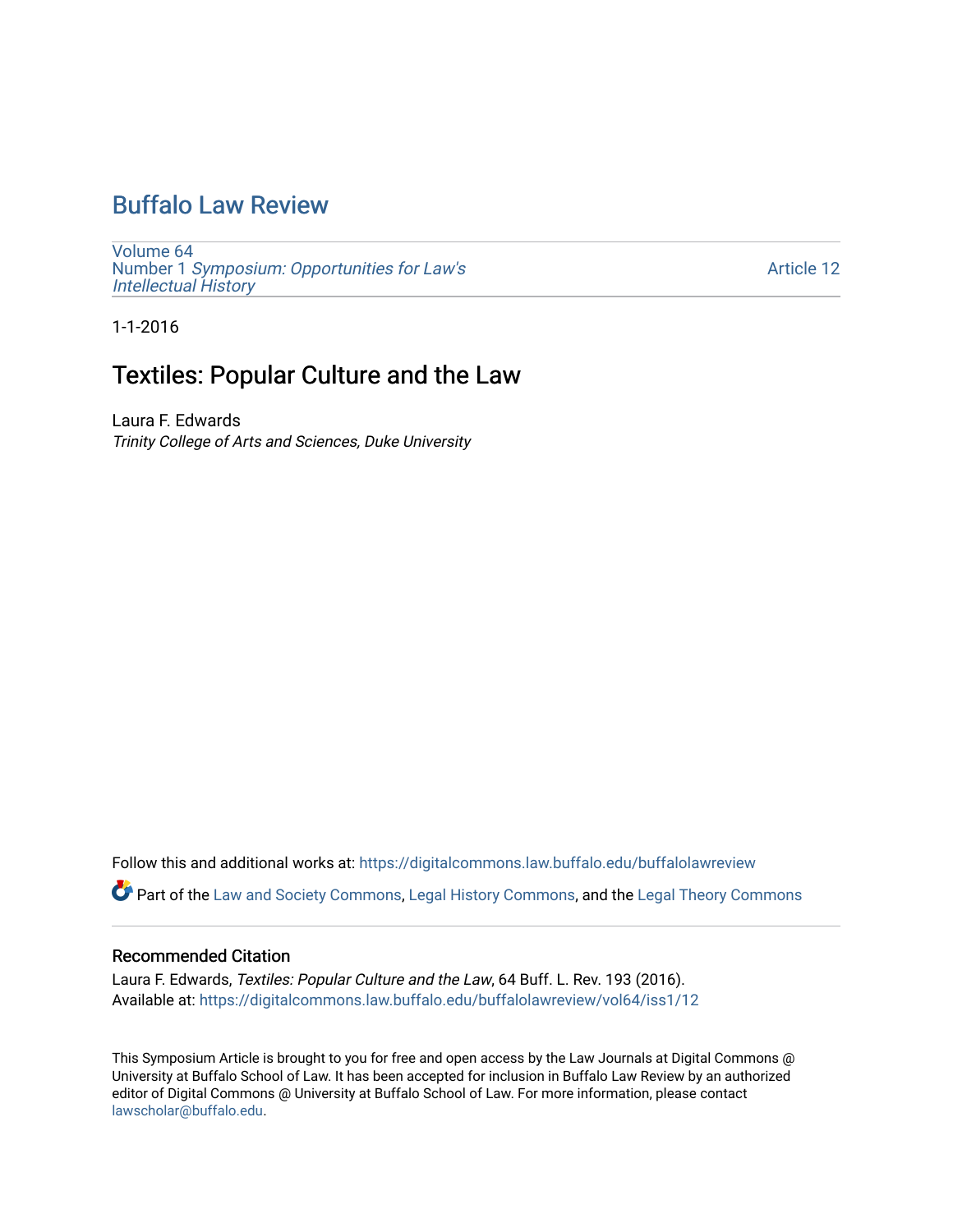## **Textiles: Popular Culture and the Law**

### LAURA F. EDWARDS†

### **INTRODUCTION**

In October 1804, five women gathered in the New York City Mayor's Court to argue over a homespun linen sheet. The case was initiated by Sarah Allingham, who filed charges against Judith Friel, a washerwoman, for stealing the sheet as well as some other bedding. Those charges, however, fail to capture the conflict's complicated dynamics. Allingham claimed that Sally Riley had stolen the items nearly a year earlier, when she had been boarding with Allingham, and then later gave them to Friel, who knew them to be stolen, but would not return them. Allingham nursed her anger for months before she acted, waylaying Friel as she was leaving Rosannah Marara's house, where Friel was picking up dirty laundry. Grabbing Friel's bundle of wash, Allingham rummaged through it on the city street, certain that she would discover her property concealed within. On finding what she insisted was her sheet, Allingham then marched off with it to file charges. Her complaint not only brought Friel into court, but also cast doubt on Marara, who found herself justifying her own claims to the sheet. As Marara explained, she had purchased it from Sally Riley in the house of Margaret Barron earlier in the year, in the presence of Barron and another woman who lived in the neighborhood. Both women showed up to affirm Marara's story, answering questions about the date (they remembered it was the previous winter because there was snow on the ground) and the nature of the purchase (a coarse, linen, homespun sheet priced at six shillings). The court accepted the women's testimony in lieu of a written receipt as evidence of Marara's claims to the sheet, which was the issue that seems to have determined the outcome of the case. Marara could prove

 $\overline{a}$ 

<sup>†</sup> Peabody Family Professor of History, Trinity College of Arts and Sciences, Duke University.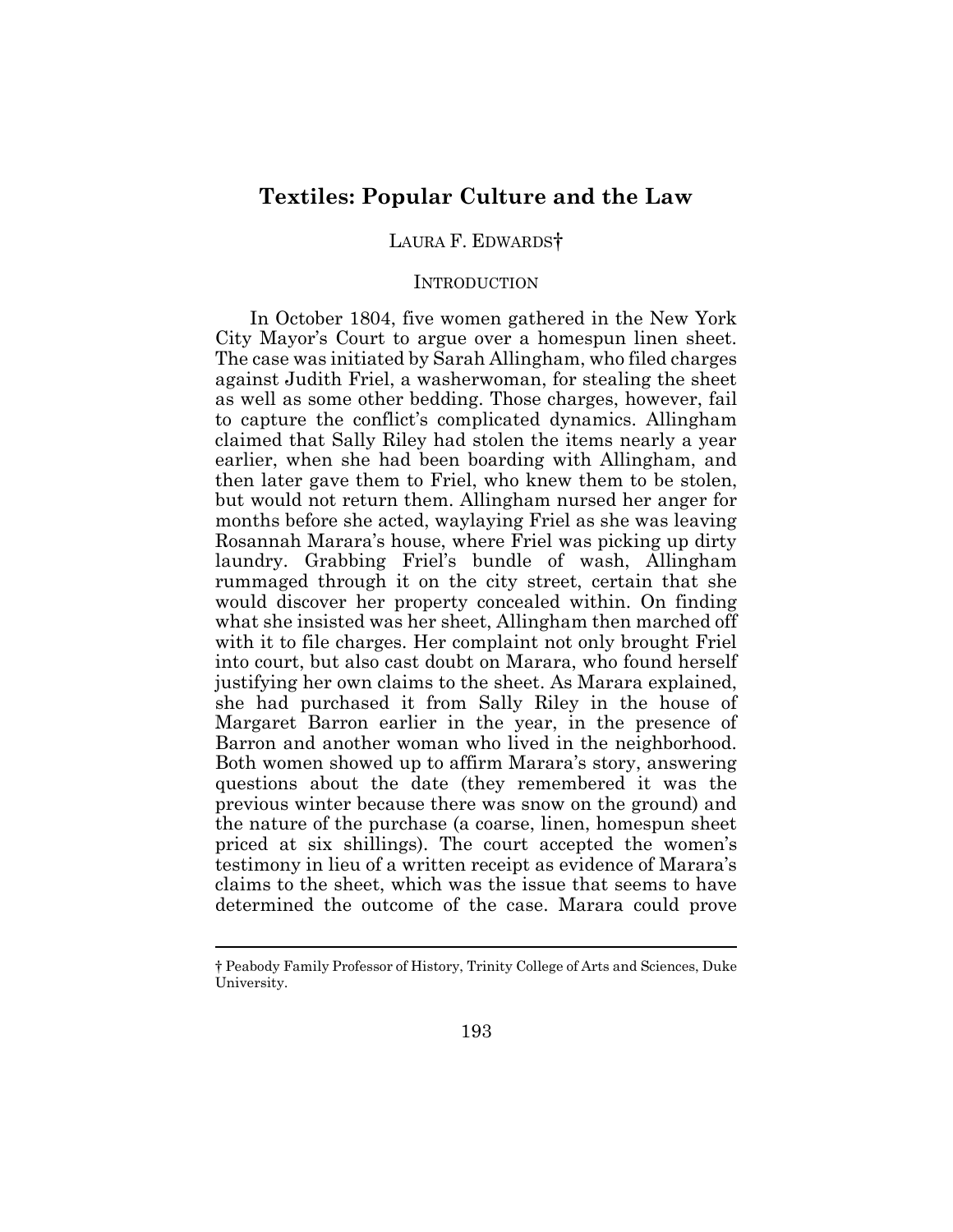ownership of the sheet; Allingham could not. Therefore Friel could not have stolen the sheet from Allingham. Case closed.<sup>1</sup>

That determination, however, made little sense, given that both Sarah Allingham and Rosannah Marara were married women, which placed them under the rules of coverture. Recent scholarship suggests that coverture had not yet hardened into the form given to it by Sir William Blackstone, one that subsumed wives' legal identities within those of their husbands and one that historians still use to describe wives' legal status in the late eighteenth and early nineteenth centuries. But even in its less defined, more flexible form, coverture still limited wives' ability to prosecute cases and to own property in their own names.<sup>2</sup> The indictment gave a nod to those rules, identifying the sheet as the property of Sarah's husband and thus situating him as the prosecutor of record. But a rigid interpretation of

<sup>1</sup>*.* People v. Judith Friel, Oct. 8, 1804, District Attorney's Indictment Papers, New York Municipal Archives.

<sup>2.</sup> Sir William Blackstone's *Commentaries on the Laws of England*, which became one of the most influential legal texts in the new republic, described that "husband and wife are one person in law" and theoretically eliminated married women's rights to act in law, to make contracts, and to own property of any kind. According to Blackstone, husbands retained a life-time interest in real estate that wives brought into the marriage; they could claim their wives' choses in action instruments of promise and exchange, such as contracts and debt—if they reduced that property to their possession during their lifetimes; and they acquired legal ownership of wives' other personal property. The one exception was paraphernalia, which referred to personal apparel and ornaments. Although husbands legally owned those items during the marriage, wives could will them to whomever they wished, implying a certain kind of control over them that even marriage could not erase. 1 WILLIAM BLACKSTONE, COMMENTARIES \*430 (on coverture); 2 WILLIAM BLACKSTONE, COMMENTARIES \*129-39, \*433-39 (on dower, property). Many historians still cite Blackstone or simply assume his principles when describing married women's relationship to property in the early nineteenth century, even though historians have been arguing that the situation—in the colonial period and the early nineteenth century—was more complicated. *See* Joan R. Gundersen & Gwen Victor Gampel, *Married Women's Legal Status in Eighteenth-Century New York and Virginia*, 39 WM. & MARY Q. 114, 114 n.2 (1982)("Scholars continue to cite Blackstone as the 'real' law and then note a few exceptions."). For a more recent critique that also explores how and why Blackstone's vision was normalized, see Holly Brewer, *The Transformation of Domestic Law*, *in* 1 THE CAMBRIDGE HISTORY OF LAW IN AMERICA: EARLY AMERICA (1580–1815), at 288, 288-323 (Michael Grossberg & Christopher Tomlins eds., 2008).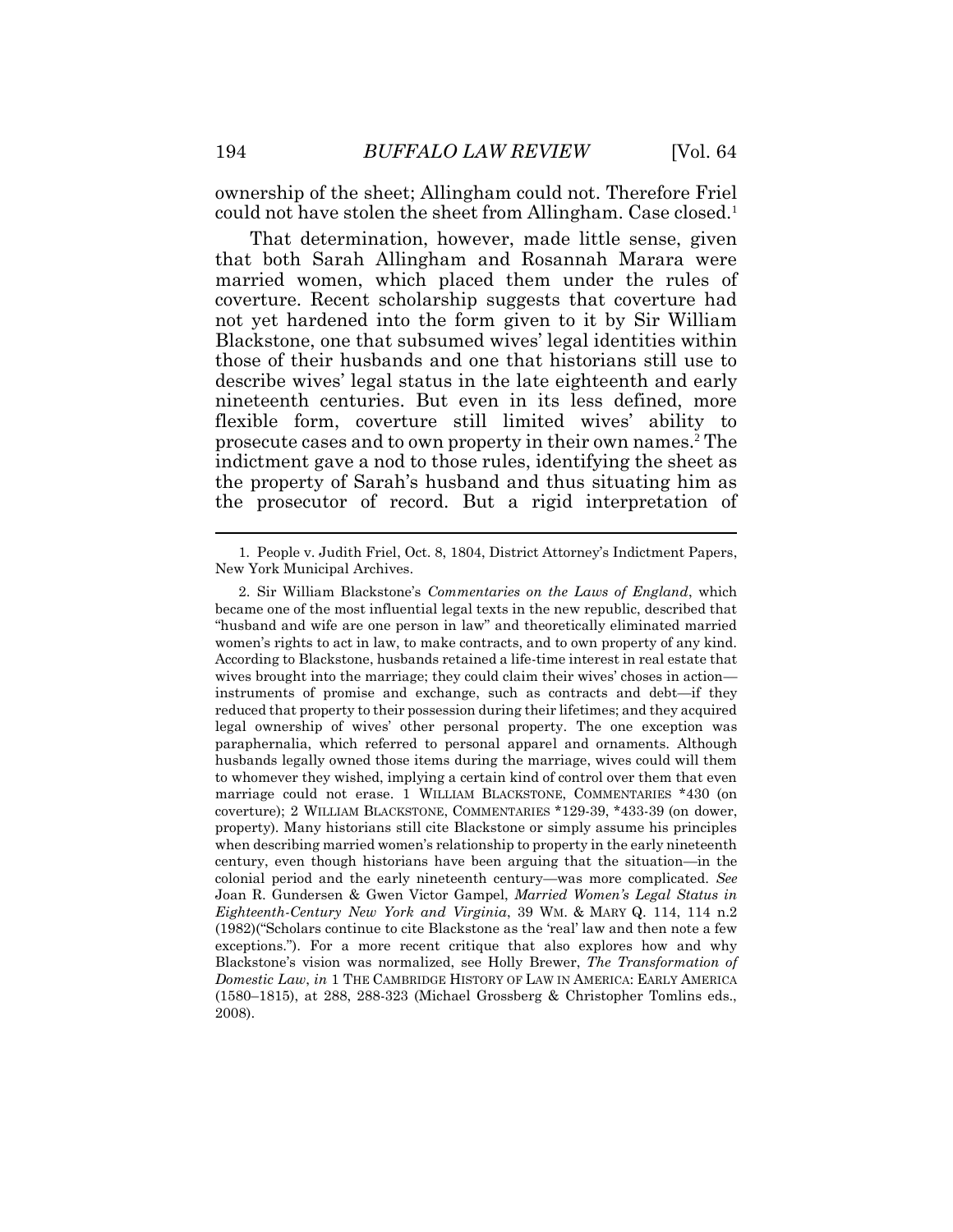coverture neither described the dynamics of this conflict nor provided the means to resolve it, a situation that court officials tacitly acknowledged by abandoning it after filling out the obligatory information on the printed indictment form. William Allingham was nowhere to be found in the proceedings and, in fact, had nothing whatsoever to do with the case, which was prosecuted by Sarah Allingham to recover her own property. Similarly, court officials identified Rosannah Marara as a married woman, but did not factor that legal status into their treatment of her relationship to the property in question, which she claimed as her own and which was ultimately recognized as such. For the women involved in this conflict and the court officials charged with resolving it, the question was *which* woman possessed the sheet, not *whether* a woman could possess it. In this case, as in so many others, the legal framework that denied property rights to wives coexisted with other legal norms that recognized married women's control of certain kinds of property, namely textiles.<sup>3</sup> New York City was not unique in this regard. Textiles—cloth and, particularly, clothing—were forms of property that women, regardless of marital status, could buy, sell, and possess throughout the United States in the decades between the Revolution and the Civil War. In this sense, married women were representative of the vast majority of Americans, enslaved and free, who had tenuous claims to property, property rights, or both, but who could, nonetheless, sustain legal claims to textiles.

By shifting the conceptual perspective away from property that the minority owned to property that the majority possessed, textiles recast our view of state formation

<sup>3.</sup> Other theft cases involving married women in the New York City Mayor's Court, District Attorney's Indictment Papers, New York Municipal Archives, followed a similar pattern, with the court listing the husband as the owner of the stolen goods and then hearing testimony from the wives and the other parties involved that treated the property as the possession of the wives. So did cases in rural North Carolina and South Carolina, although there were fewer of them. *See* LAURA F. EDWARDS, THE PEOPLE AND THEIR PEACE: LEGAL CULTURE AND THE TRANSFORMATION OF INEQUALITY IN THE POST-REVOLUTIONARY SOUTH 137-44 (2009).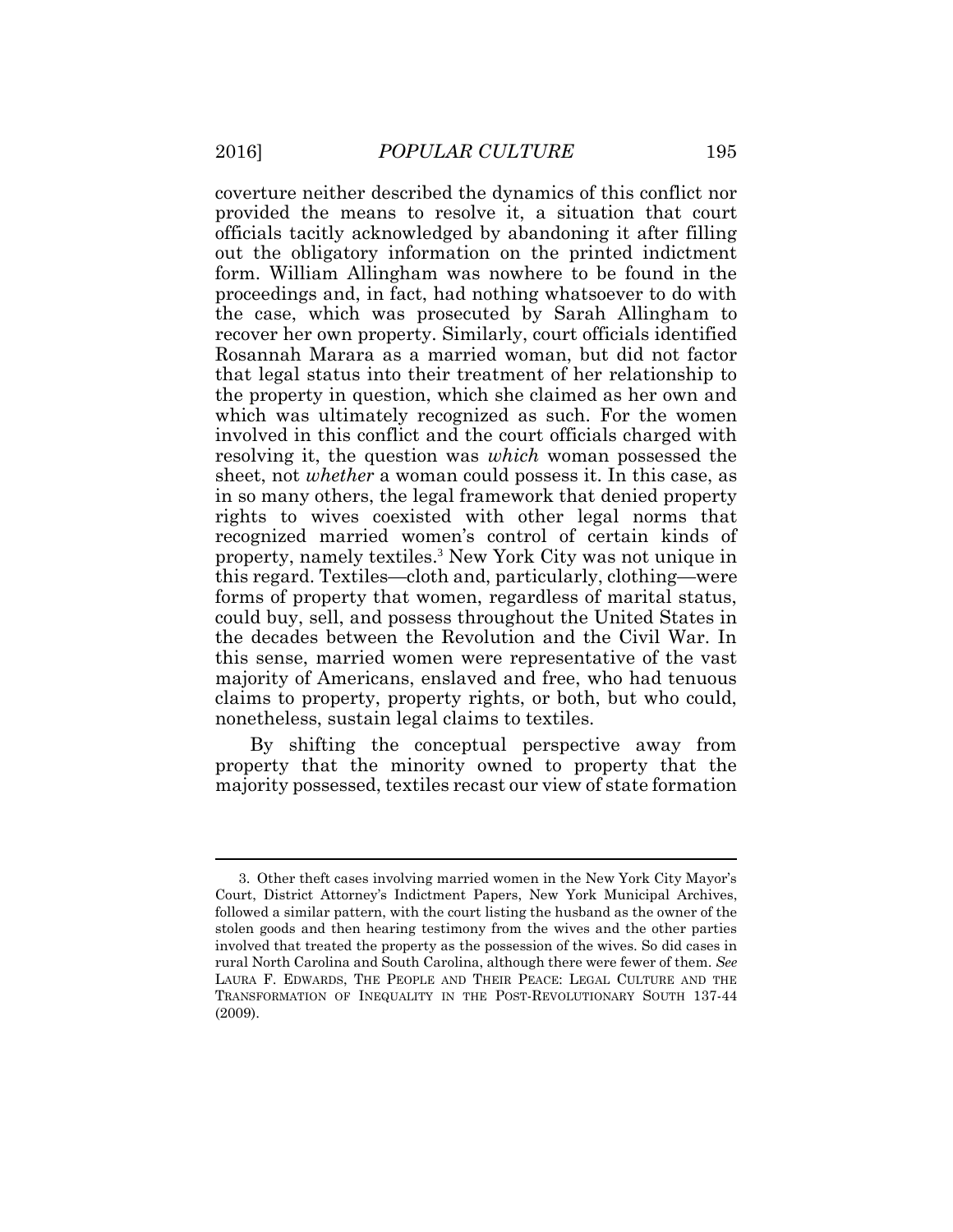in the founding decades of the United States.<sup>4</sup> The current historiography tends to frame analyses of the developing nation state in terms of the kinds of property that white men could own: land, slaves, and other forms of capital. For most Americans, however, those forms of property were completely out of reach. If they could claim anything at all, it was clothing or cloth. That situation has not figured prominently in the historiography, because nineteenth-century U.S. historians have tended to treat such items as disposable goods that held little value, a characterization that is not so much wrong as it is incomplete. The value of cloth and clothing did decline dramatically in this period, as they became mass-produced, and people increasingly treated them as things to be used up, discarded, and replaced.<sup>5</sup> But the process of converting what had been valuable forms of property into cheap consumer goods took much longer than

5. The literature in the colonial period focuses on the spread of consumer goods and their political, social, and cultural meanings. For foundational work in the field, see generally RICHARD L. BUSHMAN, THE REFINEMENT OF AMERICA: PERSONS, HOUSES, CITIES (1992); Timothy H. Breen, *An Empire of Goods: The Anglicization of Colonial America, 1690-1776*, 25 J. BRIT. STUD. 467 (1986); Timothy H. Breen, "*Baubles of Britain": The American and Consumer Revolutions of the Eighteenth Century* 119 PAST & PRESENT 73 (1988). While building on this scholarship, recent work has begun to explore the role of women, the enslaved, and the poor in the networks of trade in ways that position goods as more than just items of consumption. *See infra* notes 7, 12. The work in the nineteenth century has tended to focus on the labor process and social changes that resulted from early industrialization, mass production, and the spread of the market economy. For foundational work, see THOMAS DUBLIN, WOMEN AT WORK: THE TRANSFORMATION OF WORK AND COMMUNITY IN LOWELL, MASSACHUSETTS, 1826- 1860 (1979); KAREN HALTUNNEN, CONFIDENCE MEN AND PAINTED WOMEN: A STUDY OF MIDDLE-CLASS CULTURE IN AMERICA, 1830-1870 (1986); SEAN WILENTZ, CHANTS DEMOCRATIC: NEW YORK CITY & THE RISE OF THE AMERICAN WORKING CLASS, 1788- 1850 (1986). Subsequent scholarship has traveled in similar paths, focusing on changes in labor or consumption, with the notable exception of work that melds labor history with material culture. *See* MARLA R. MILLER, THE NEEDLE'S EYE: WOMEN AND WORK IN THE AGE OF REVOLUTION (2006); LAUREL THATCHER ULRICH, THE AGE OF HOMESPUN: OBJECTS AND STORIES IN THE CREATION OF AN AMERICAN MYTH (2001).

<sup>4.</sup> This Paper is based on the research for a larger, book project, "Only the Clothes on Her Back: Women, Textiles and State Formation in the Nineteenth Century United States." The project is based in a range of archival research from all over the United States, and includes merchants accounts, business records of textile manufacturers and traders, and private correspondence as well as court records.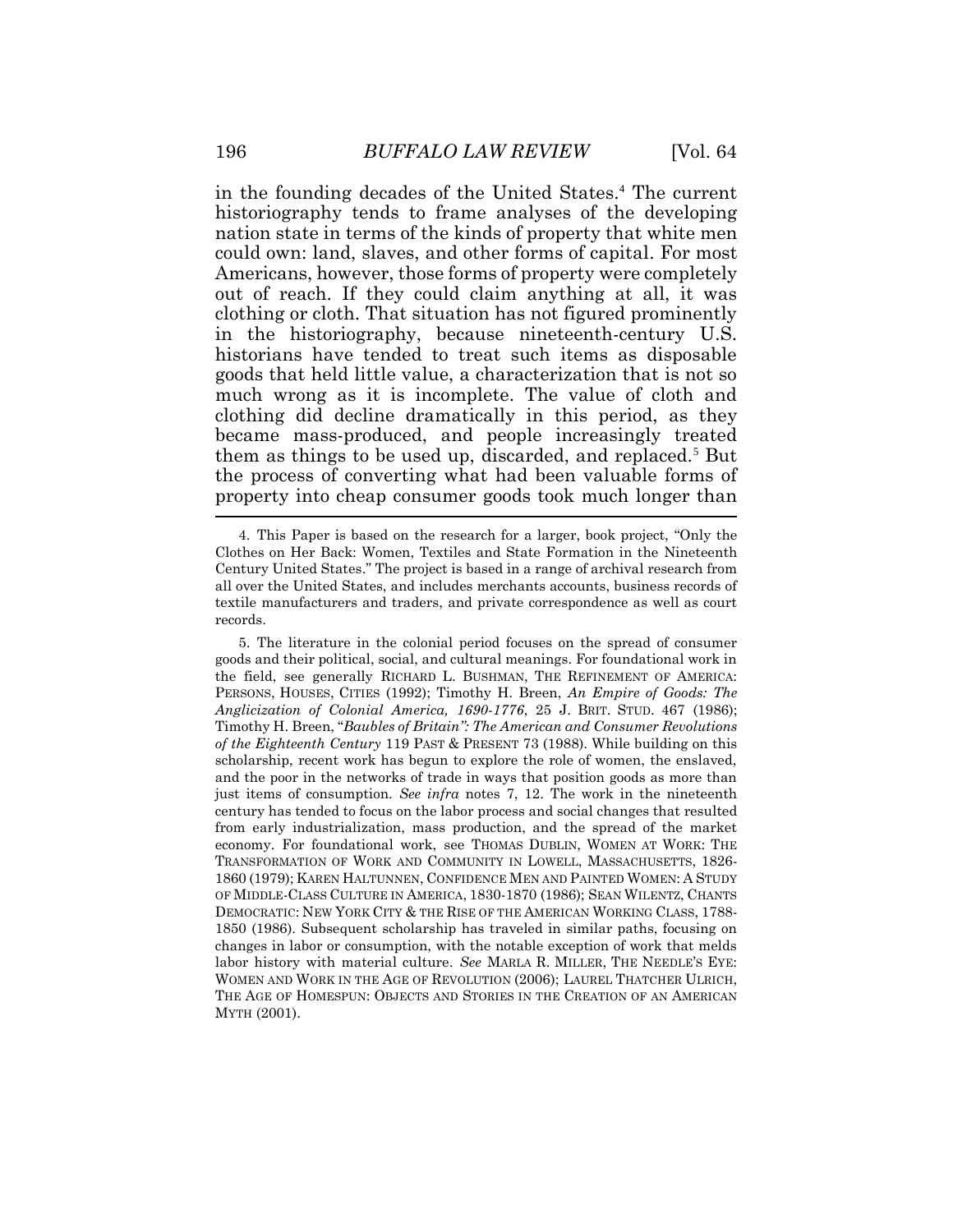U.S. historians have assumed.<sup>6</sup> In the period between the Revolution and the Civil War, cloth and clothing not only held considerable value, but also served economic purposes beyond their utility or their desirability. Textiles, moreover, acquired those economic meanings because they had distinctive legal qualities: people who could not legally *own* them could still legally *control* them. The legal status of textiles funneled free women and poor men of both races as well as enslaved women and men into their production and trade. That situation, in turn, encouraged the use of cloth and clothing as currency, collateral for credit, and a means to store and accumulate wealth.

The trade in textiles operated both within and outside the laws and legal institutions of the state—that is, state governments and the federal government, the institutions that comprise the state and that share governing authority within it, according to the U.S. Constitution.<sup>7</sup> When people dealt in textiles, they moved in a legal context that overlapped with the state, but that was not completely controlled by it. The laws and institutions associated with the state simultaneously ignored, accommodated, and condemned various elements of the textile trade, without ever bringing this part of the economy fully into its regulatory purview. That situation reveals Americans' complicated relationship to the law as well as the limits of the state's juridical reach in this period.<sup>8</sup> The people who

8. The situation within the United States has resonance with those described in other times and places by historians of empires, who have described and

<sup>6.</sup> BEVERLY LEMIRE, DRESS, CULTURE AND COMMERCE: THE ENGLISH CLOTHING TRADE BEFORE THE FACTORY, 1660–1800, 95-146 (1997); JOHN STYLES, THE DRESS OF THE PEOPLE: EVERYDAY FASHION IN EIGHTEENTH-CENTURY ENGLAND (2007); Beverly Lemire, *Consumerism in Preindustrial and Early Industrial England: The Trade in Secondhand Clothes*, 27 J. BRIT. STUD. 1 (1988).

<sup>7.</sup> Local courts were part of the state, and derived their authority from them. But, as I argued in *The People and Their Peace*, logic of law at the local level diverged from the legal logic that framed state laws. *See supra* note 3. The difference applied, particularly, in public matters, where state law delegated significant authority to local areas. Local courts had much less discretion in matters involving property, even true in public matters involving property, such as theft. In this area, local courts tended to follow state law more closely, although other legal principles filtered into these cases, as indicated by Judith Friel's case. *See supra* note 1.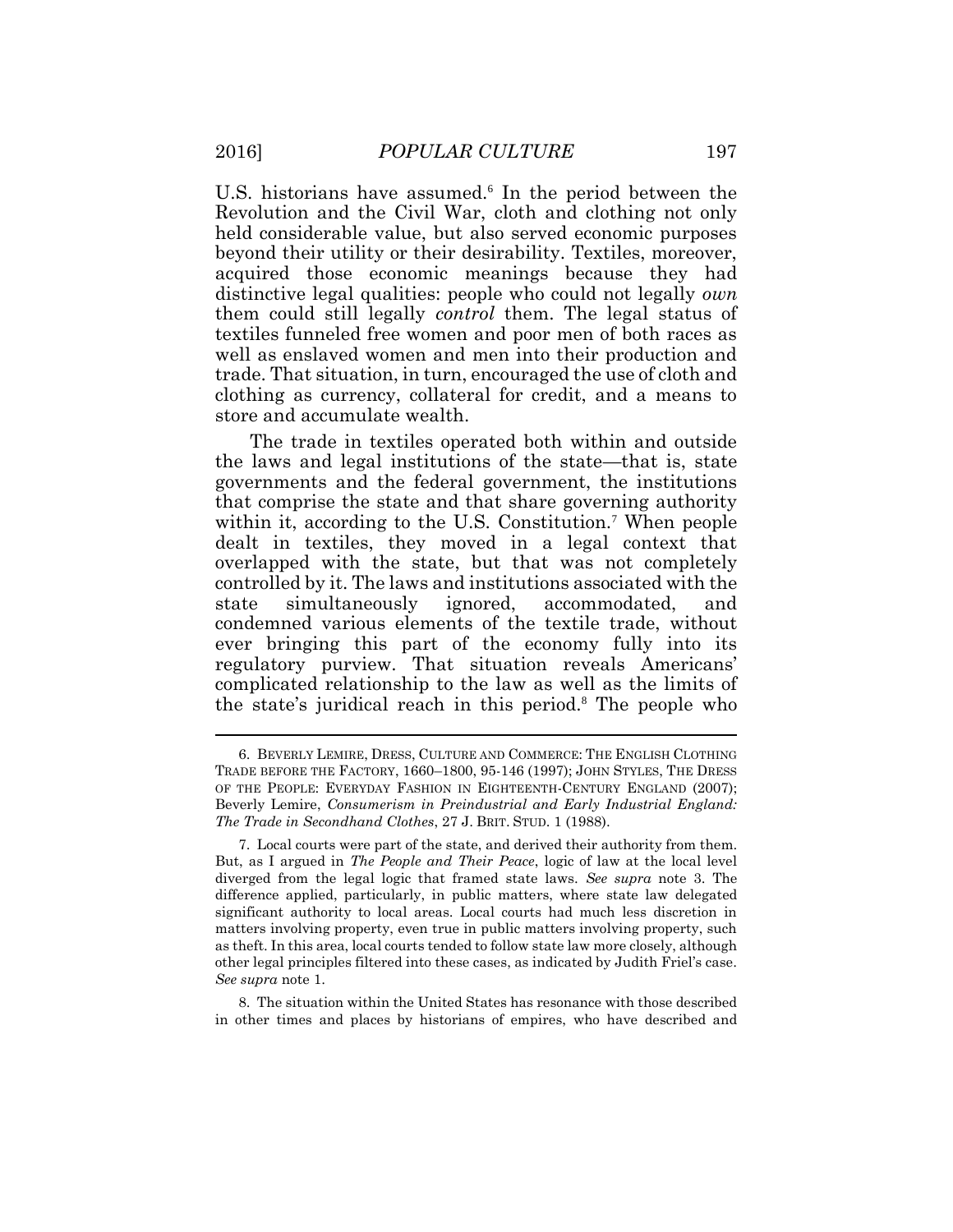made legal claims to textiles were the same people who were excluded from the full array of rights necessary for legal standing in the state. Yet they moved more freely in another legal regime that, in the first half of the nineteenth century, overlapped with that of the state. That dynamic allowed a wide range of people to bring their legal experiences—what historians tend to describe as culture, separate from law into the jurisdiction of the state, making it difficult to separate law and culture.

I

The retailers and manufacturers of cloth and clothing built their businesses around the fact that everyone—even those without property or even property rights—possessed clothing. The laws followed by state and local governments also recognized that situation, although often indirectly. In this legal realm, clothing was personal property, a status that allowed for wider latitude in ownership than was the case for other forms of property, even for people without property rights. That legal status also reflected and reinforced a cultural context that connected clothing to individuals in ways that did not apply to other forms of property. That was particularly true in the late eighteenth and early nineteenth centuries, when clothing played a central role in defining individual identity and providing the markers that allowed people to navigate social relationships.<sup>9</sup> The cultural

explored the implications of overlapping legal jurisdictions that do not correspond to the geographic borders of states. *See, e.g.*, LAUREN BENTON, A SEARCH FOR SOVEREIGNTY: LAW AND GEOGRAPHY IN EUROPEAN EMPIRES, 1400–1900 (2010); PHILIP J. STERN, THE COMPANY-STATE: CORPORATE SOVEREIGNTY AND THE EARLY MODERN FOUNDATIONS OF THE BRITISH EMPIRE IN INDIA (2011).

<sup>9.</sup> For interesting discussions of this issue in different contexts, see HALTUNNEN, *supra* note 5; KATE HAULMAN, THE POLITICS OF FASHION IN EIGHTEENTH-CENTURY AMERICA (2011); STYLES, *supra* note 6; Sophie White, "*This Gown . . . was Much Admired and Made Many Ladies Jealous": Fashion and the Forging of Elite Identities in French Colonial New Orleans*, *in* GEORGE WASHINGTON'S SOUTH 86-118 (Tamara Harvey & Greg O'Brien eds., 2004); *see also* Beverly Lemire, *Second-hand Beaux and 'Red-armed Belles': Conflict and the Creation of Fashions in England, c. 1660-1800*, 15 CONTINUITY & CHANGE 391 (2000); Jonathan Prude, *To Look Upon the "Lower Sort": Runaway Ads and the Appearance of Unfree Laborers in America, 1750–1800*, 78 J. AM. HIST. 124-59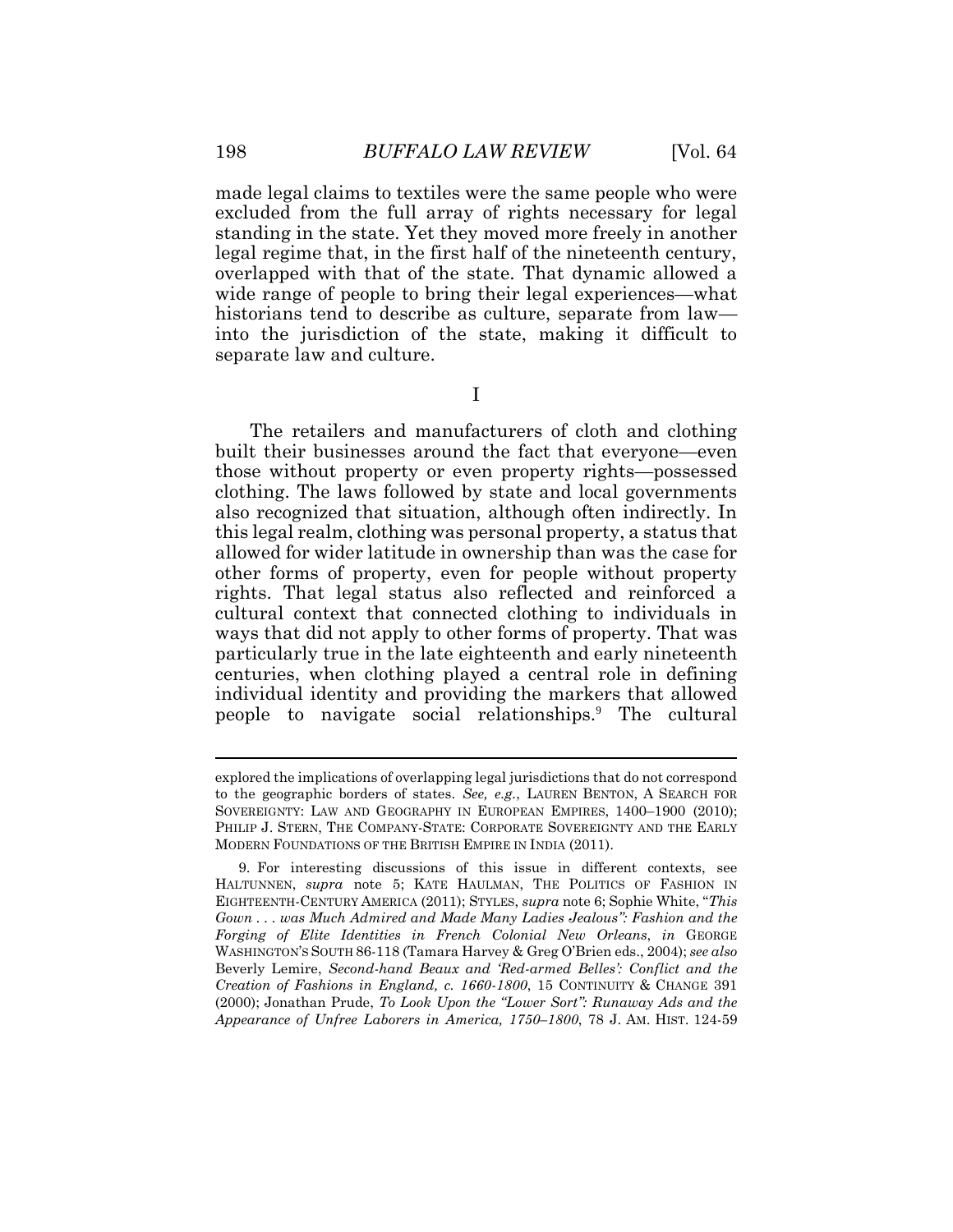significance of clothing was one reason why married women, enslaved people, and servants put on stolen clothing when they ran away: they were not just disguising themselves, but trying to change their identities in a very literal sense. Unfortunately, clothing could also betray fugitives, as long as they remained in the area, because they ran the risk that someone would recognize the garments. Sarah Allingham could recall the exact characteristics of a homespun linen sheet nearly a year after it had been stolen. People had even more intimate knowledge of their wearing apparel, which was known to others as well.<sup>10</sup>

In both common law and continental law, married women maintained control over paraphernalia—their wearing apparel and ornaments.<sup>11</sup> In states that followed common law, the presumption was so entrenched that it usually went unremarked, although it was evident in the disposition of estates, which rarely included the clothing of widows. The practice of memorializing legal proceedings in continental law meant that legal officials operating in that tradition were more likely to leave evidence of women's claims to paraphernalia. Such was the case with a New Orleans notary charged with inventorying the estate of Pierre St. Pé. The notary went through the deceased's house room by room, methodically writing down every piece of property that was part of St. Pé's estate. Most of the property was included, since there had been no marriage contract that

(1991); Lorna Weatherill, *Consumer Behaviour, Textiles and Dress in the Late Seventeenth and Early Eighteenth Century*, 22 TEXTILE HIST. 297-310 (1991).

10. Such was the fate of Elizabeth Billings, a widow who worked as a hired servant in South Carolina in the 1790s. When she abandoned her post, she donned a new persona by dressing herself in clothing from her mistress's wardrobe, including a gown, petticoats, "a pair of Ladies florentine shoes," and other accessories. Unfortunately for Billings, clothing posed problems for the same reasons it was necessary: it was personal. Billings had not gotten far before someone recognized the clothes as stolen property and had her arrested. State v. Elizabeth Billings, 1795, Indictments, County and Intermediate Court, Kershaw County, South Carolina Department of Archives and History.

11. For Blackstone's treatment of paraphernalia, see BLACKSTONE, *supra* note 2. For the continental tradition in Louisiana, see A DIGEST OF THE CIVIL LAWS NOW IN FORCE IN THE TERRITORY OF ORLEANS, WITH ALTERATIONS AND AMENDMENTS ADAPTED TO ITS PRESENT SYSTEM OF GOVERNMENT 334-36 (New Orleans, Bradford & Anderson, Printers to the Territory 1803).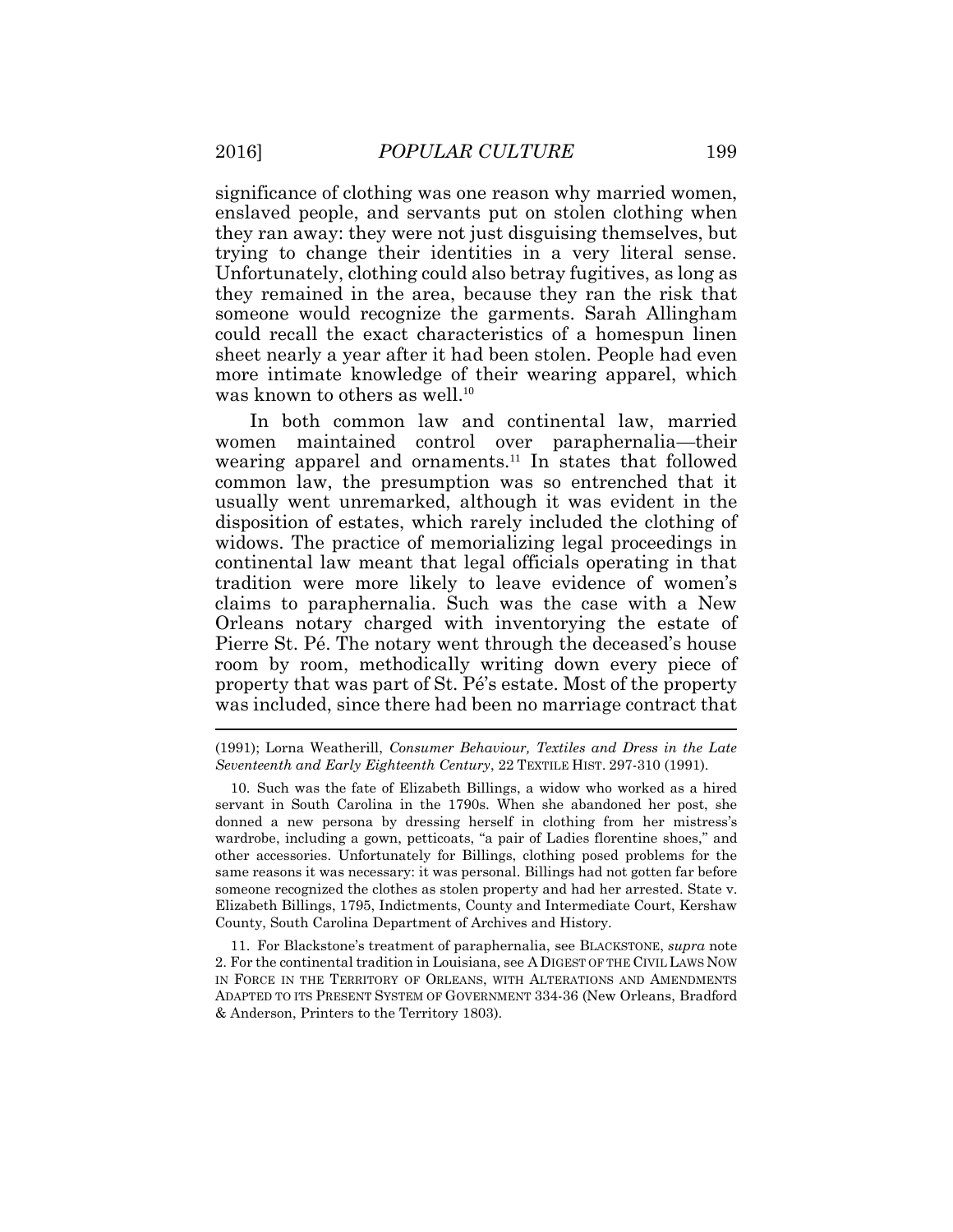kept specific items in the widow's name. But the notary stopped short in his perusal of one particular armoire, indicating that "the other effects" were "the wearing apparel of the widow." So, as he noted in his inventory, he closed the armoire door and moved on.<sup>12</sup>

Legal authorities emphasized a married woman's ability to reclaim paraphernalia at the time of her husband's death or to dispose of it when she died. But married women used the concept to claim textiles that they produced as well as wore. They traded what they spun, wove, or sewed with each other and with local shopkeepers, often using the proceeds to obtain imported and, as the century progressed, machinemanufactured cloth in patterns, textures, and colors that they could not produce for themselves.<sup>13</sup> In both urban and rural areas, married women also operated stores out of their homes, selling textiles along with groceries and liquor to people in the neighborhood. They bought goods in small lots at auctions, from peddlers, or acquaintances and friends, and then sold them in even smaller lots to customers in their neighborhood. These female-run establishments were popular with people of poor to modest means, particularly women. They were attractive because they extended credit and took payment in kind on terms that larger retailers would not do for all those whose marginal economic position or legal status made it impossible to sue them for default by the laws of the state.<sup>14</sup>

14. The existing literature tends to locate women's participation in trade in the colonial period. *See* ELLEN HARTIGAN-O'CONNOR, THE TIES THAT BUY: WOMEN AND

<sup>12.</sup> Inventory of Pierre St. Pé, Acts of Hugues Lavergne, vol. 11, October to December 1823, Act 1874, Notarial Records, New Orleans.

<sup>13.</sup> For particularly illustrative examples of women's involvement in textile production, see Elizabeth Ann Cooley McClure, Diary, Virginia Historical Society; Amanda Jane Cooley Roberts, Diary, Virginia Historical Society. For a discussion of these diaries and other women who had textile businesses, see Laura F. Edwards, *The Material Conditions of Dependency: The Hidden History of Free Women's Control of Property in the Early Nineteenth-Century South*, *in* SIGNPOSTS: NEW DIRECTIONS IN SOUTHERN LEGAL HISTORY 171-92 (Sally E. Hadden & Patricia Hagler Minter eds., 2013); *see also* MARLA R. MILLER, BETSY ROSS AND THE MAKING OF AMERICA (2011); MILLER*, supra* note 5; LINDA L. STURTZ, WITHIN HER POWER: PROPERTIED WOMEN IN COLONIAL VIRGINIA 134-38 (2002); Laurel Thatcher Ulrich, *Wheels, Looms, and the Gender Division of Labor in Eighteenth Century New England*, 55 WM. & MARY Q. 3 (1998).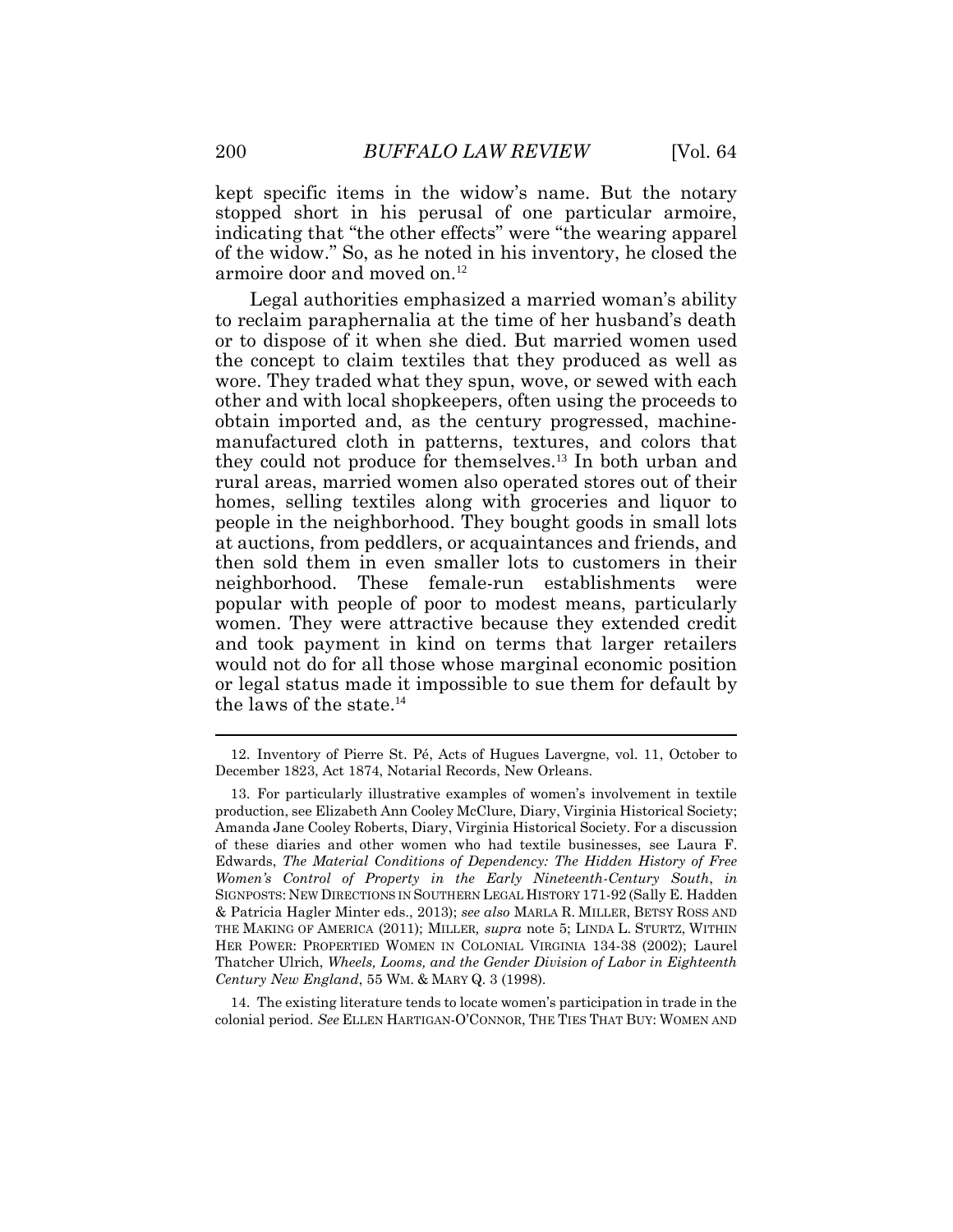Married women's business ventures rested on an expansive interpretation of the property laws that most states followed, which prohibited wives from trading without their husbands' permission, beyond the necessities required for their basic maintenance.<sup>15</sup> When it came to textiles, merchants often assumed the husband's permission based on the fact of the wife's presence in the store. Of course, many shopkeepers knew the women they bought from and sold to well enough to gauge how much leeway to allow. But others regularly sold to female customers they did not know, without asking questions. The practice was clearly evident in New England newspapers, where husbands ran advertisements charging wives with abusing their credit, often specifying cloth and clothing as the source of the problem. The ads created the impression of dissolute women,

COMMERCE IN REVOLUTIONARY AMERICA (2009); Patricia Cleary, "*She Will be in the Shop": Women's Sphere of Trade in Eighteenth-Century Philadelphia and New York*, 119 PA. MAG. HIST. & BIOGRAPHY 181-202 (1995); Kristi Rutz-Robbins, "*Divers Debts": Women's Participation in the Local Economy, Albemarle, North Carolina, 1663–1729*, 4 EARLY AM. STUD. 425-41 (2006); Serena R. Zabin, *Women's Trading Networks and Dangerous Economies in Eighteenth-Century New York City*, 4 EARLY AM. STUD. 291-321 (2006). But the sources suggest that women continued to trade, often informally, after the Revolution and into the nineteenth century. *See* Claudia Goldin, *The Economic Status of Women in the Early Republic: Quantitative Evidence*, 16 J. INTERDISC. HIST. 375-404 (1986); Marla R. Miller, *The Last Mantuamaker: Craft Tradition and Commercial Change in Boston, 1760-1845*, 4 EARLY AM. STUD. 372-424 (2006). Women in trade, particularly the trade in groceries, textiles, and liquor, are scattered through the sources. For examples, see Lea & O'Brien Journal, 1784-1786 (Historical Society of Pennsylvania) (women traders buy from them); Margaret Moulder, Ledger, 1794-1833 (Historical Society of Pennsylvania); John Oliver, Account Book (Historical Society of Pennsylvania); *see also* John E. Howard to William M. Lapsley, Feb. 3, 1810, folder 32, box 1, Lapsley Family Business Records, McAllister Collection, Library Company of Philadelphia (referring to trading with women involved in carpets). Meeting of the Creditors of Clara Larieux, Acts of Hugues Lavergne, vol. 11, October to December 1823, act 1798, Notarial Records, New Orleans, is one of many references to women shopkeepers in New Orleans. The New York City Mayor's Court, District Attorney Indictment Papers, and New York Municipal Archives also contains numerous references to women shopkeepers. For the advantages of trading with local shops and, particularly, with women, see MELANIE TEBBUTT, MAKING ENDS MEET: PAWNBROKING AND WORKING-CLASS CREDIT 37-67 (1983).

15. Edwards, *supra* note 13, at 171-92; Mary Beth Sievens, *Female Consumerism and Household Authority in Early National New England*, 4 EARLY AM. STUD. 353-71 (2006).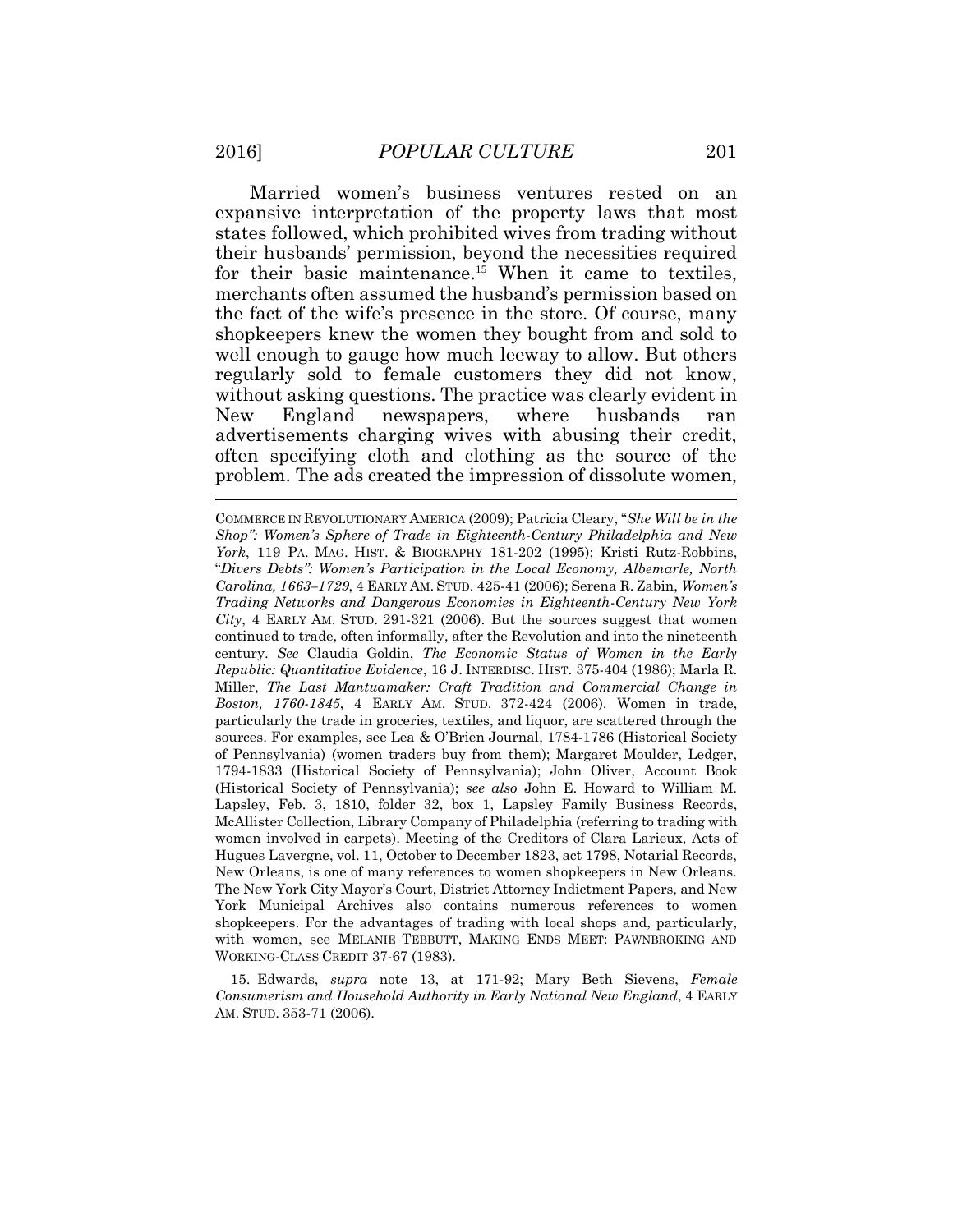unable to control their spending. But the fault also lay with the merchants, whose business depended on selling to married women and who willingly defied existing laws to do  $\mathrm{SO}$ <sup>16</sup>

The practice of dealing with married women was even more routine in the organized part of the secondhand trade pawnshops, dealers, and auctioneers. Pawnshops, the most regulated of these businesses, provided short-term credit to the working poor, who regularly pawned property they were not using to make ends meet. The sheer volume of business is staggering. Between August 1838 and February 1839, for instance, John Simpson's New York City pawnshop listed over 27,000 transactions, many from repeat customers. The majority of those pawning property at shops like John Simpson's were women, and most of what they pawned were textiles. City ordinances generally prohibited licensed pawnbrokers from dealing with apprentices and enslaved people. But those prohibitions did not extend to married women, even though, technically, they had no property of their own to pawn. Auctioneers and secondhand dealers followed similar practices, accepting the trade of married women, without inquiring whether they had their husbands' permission.<sup>17</sup>

The ordinances that prohibited licensed pawnshops from dealing with enslaved people did not reflect business practices in the textile trade more generally. In cities, retailers sold wearing apparel to enslaved African Americans as a matter of course. So did businesses in the secondhand market, which bought as well as sold textiles from the

<sup>16.</sup> Sievens, *supra* note 15, at 356-57.

<sup>17.</sup> John Simpson's Record Book, 1838-1839, New York Historical Society. For a detailed discussion of Simpson's accounts, see WENDY A. WOLOSON, IN HOCK: PAWNING IN AMERICA FROM INDEPENDENCE THROUGH THE GREAT DEPRESSION 86, 91, 93-94 (2009); Tebbutt discusses the legal conundrum of pawnbrokers dealing with married women, whose legal status meant that they had not property of their own and prohibited them from trading without their husbands' permission. TEBBUTT, *supra* note 14, at 42-43. According to Woloson, women comprised at least thirty-five percent and as many as seventy percent of John Simpson's customers. WOLOSON, *supra*, at 91. As both Woloson and Tebbutt argue, women traditionally formed the majority of pawnbrokers' customers. *Id.*; *see also* TEBBUTT, *supra* note 14, at 42.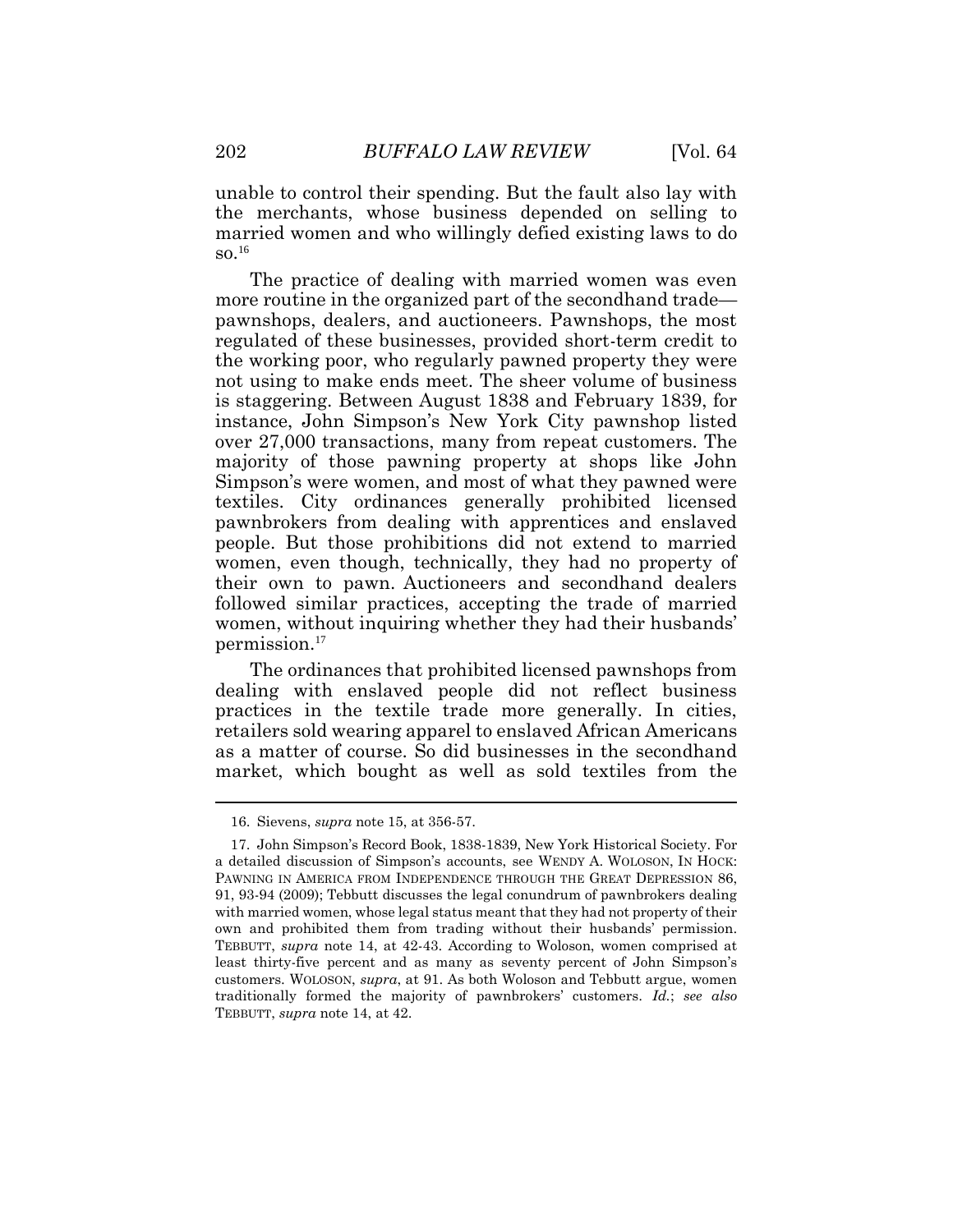enslaved.<sup>18</sup> Many storekeepers in the rural South also traded with enslaved people, some of whom carried accounts in their own names and paid them off on their own, in cash, kind, and labor.<sup>19</sup> The sources are filled with references to enslaved people's possession of wearing apparel, beyond the coarse uniform clothing provided by their masters. Many could afford only small items—a handkerchief, an apron, or a shawl. But the enslaved also purchased more substantial items, such as cloth for a gown or a ready-made coat, and even whole outfits.<sup>20</sup>

Enslaved people's accumulation of wearing apparel fell into a legally ambiguous area. In those states that sanctioned slavery, the laws did not extend property rights to enslaved people, although the enslaved still maintained claims to all

<sup>18.</sup> The New York Mayor's Court, District Attorney's Indictment Papers, New York Municipal Archives, contains numerous cases in which merchants sold to African Americans they knew to be enslaved or to African Americans without asking whether they were enslaved or not.

<sup>19.</sup> It was not unusual for rural merchants to keep separate entries for enslaved people as well as free white women, while still attaching them to their masters, husbands, and fathers. *See, e.g.*, Cameron Family Papers, #133, subser. 6.5.1, vol. 73, 1792-1812, Southern Historical Collection, University of North Carolina, Chapel Hill; John W. Harris Papers, Special Collections, Duke University; John U. Kirkland Account Books, vol. 1, #405; Green & Coleman Account Book, 1827-1864, Accession 43842, Business Records Collection, Library of Virginia. Clothing featured prominently in the accounts of free women and slaves at rural stores. To be sure, some masters did give such clothing to the people they enslaved, particularly to domestic servants who held visible posts in urban households. The sources, however, are filled with evidence of enslaved people purchasing clothing for themselves.

<sup>20.</sup> For the kind of clothing masters gave to enslaved people, see Gerilyn G. Tandberg, *Field Hand Clothing in Louisiana and Mississippi during the Antebellum Period*, 6 DRESS 89, 89-103 (1980). The historiography that emphasizes the cultural meanings of clothing to African Americans, particularly to enslaved African Americans, also makes it clear that enslaved people purchased wearing apparel for themselves. *See, e.g.*, STEPHANIE M. H. CAMP, CLOSER TO FREEDOM: ENSLAVED WOMEN AND EVERYDAY RESISTANCE IN THE PLANTATION SOUTH 78-87 (2004); HELEN BRADLEY FOSTER, "NEW RAIMENTS OF SELF": AFRICAN AMERICAN CLOTHING IN THE ANTEBELLUM SOUTH 137-223 (1997); TERA W. HUNTER, TO 'JOY MY FREEDOM: SOUTHERN BLACK WOMEN'S LIVES AND LABORS AFTER THE CIVIL WAR 4-5, 182-83 (1997); Barbara M. Starke, *Nineteenth-Century African-American Dress*, *in* DRESS IN AMERICAN CULTURE 66-79 (Patricia A. Cunningham & Susan Voso Lab eds., 1993).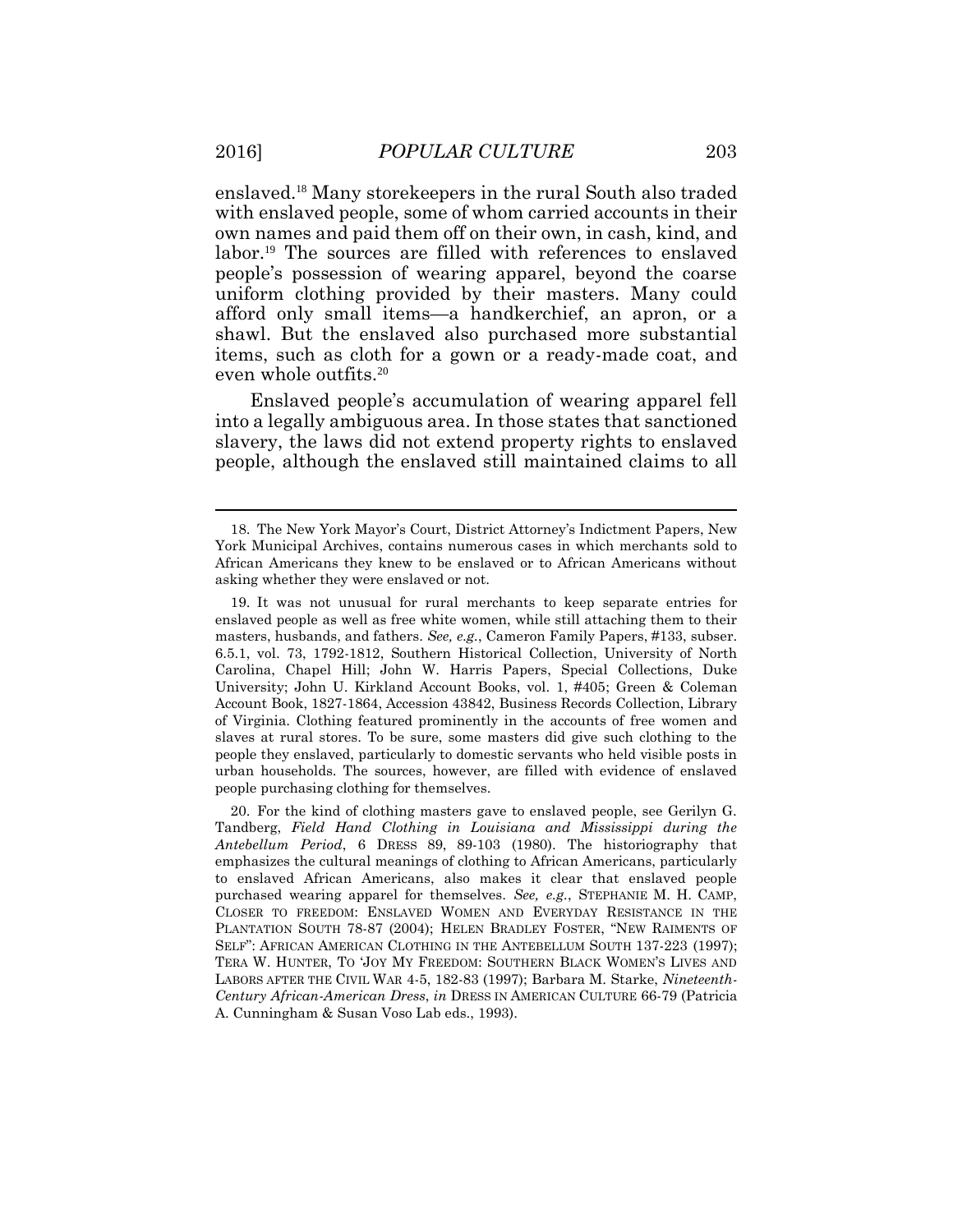kinds of property, as Dylan Penningroth has shown.<sup>21</sup> Existing case law at the appellate level tended to compromise those claims, but those decisions tended to focus on property other than clothing. The resulting silence had the effect of making enslaved people's relationship to their clothes analogous to that of married women or, perhaps more on point, to that of free servants in England and the colonies, who had traditionally retained possession of their wearing apparel, including clothing given to them by their masters. Like servants, enslaved people took their clothing with them when they were sold. Some were allowed to return to the places where they had been living to collect their remaining clothing before relocating to the households of their new owners.<sup>22</sup> Of course, some masters might have considered clothing to be property they acquired as part of their purchase. But masters and mistresses tended to refer to wearing apparel, even clothing they had provided, as property over which the enslaved maintained control. So did

22. For examples of enslaved people returning to their homes to collect their clothing after sale to a new owner, see *Petition 20782902*, DIGITAL LIBR. ON AM. SLAVERY, http://library.uncg.edu/slavery/details.aspx?pid=6072 (last visited Jan. 4, 2016); *Petition 21682406*, DIGITAL LIBR. ON AM. SLAVERY, http://library.uncg.edu/slavery/details.aspx?pid=15540 (last visited Jan. 4, 2016).

<sup>21.</sup> DYLAN C. PENNINGROTH, THE CLAIMS OF KINFOLK: AFRICAN AMERICAN PROPERTY AND COMMUNITY IN THE NINETEENTH-CENTURY SOUTH (2003); *see*  ROBERT OLWELL, MASTERS, SLAVES, & SUBJECTS: THE CULTURE OF POWER IN THE SOUTH CAROLINA LOW COUNTRY, 1740-1790, at 141-80 (1998); s*ee also* ANTHONY E. KAYE, JOINING PLACES: SLAVE NEIGHBORHOODS IN THE OLD SOUTH 103-18 (2007); THE SLAVES' ECONOMY: INDEPENDENT PRODUCTION BY SLAVES IN THE AMERICAS (Ira Berlin & Philip D. Morgan eds., 1991); JOSEPH P. REIDY, FROM SLAVERY TO AGRARIAN CAPITALISM IN THE COTTON PLANTATION SOUTH: CENTRAL GEORGIA, 1800- 1880, at 58-81 (1992); JULIE SAVILLE, THE WORK OF RECONSTRUCTION: FROM SLAVE TO WAGE LABORER IN SOUTH CAROLINA, 1860-1870, at 5-11 (1994); LESLIE A. SCHWALM, A HARD FIGHT FOR WE: WOMEN'S TRANSITION FROM SLAVERY TO FREEDOM IN SOUTH CAROLINA 57-71 (1997); LOREN SCHWENINGER, BLACK PROPERTY OWNERS IN THE SOUTH, 1790-1915, at 29-60 (1990); Betty Wood, '*Never on a Sunday?': Slavery and the Sabbath in Lowcountry Georgia, 1750-1830*, *in* FROM CHATTEL SLAVES TO WAGE SLAVES: THE DYNAMICS OF LABOUR BARGAINING IN THE AMERICAS 79-96 (Marty Turner ed., 1995); John Campbell, *As "A Kind of Freeman"?: Slaves' Market-Related Activities in the South Carolina Upcountry, 1800-1860*, 12 SLAVERY & ABOLITION 131-69 (1991); Jeff Forret, *Slaves, Poor Whites, and the Underground Economy of the Rural Carolinas*, 70 J.S. HIST. 783- 824 (2004); Philip D. Morgan, *The Ownership of Property by Slaves in the Mid-Nineteenth Century Low Country*, 49 J.S. HIST. 399-420 (1983).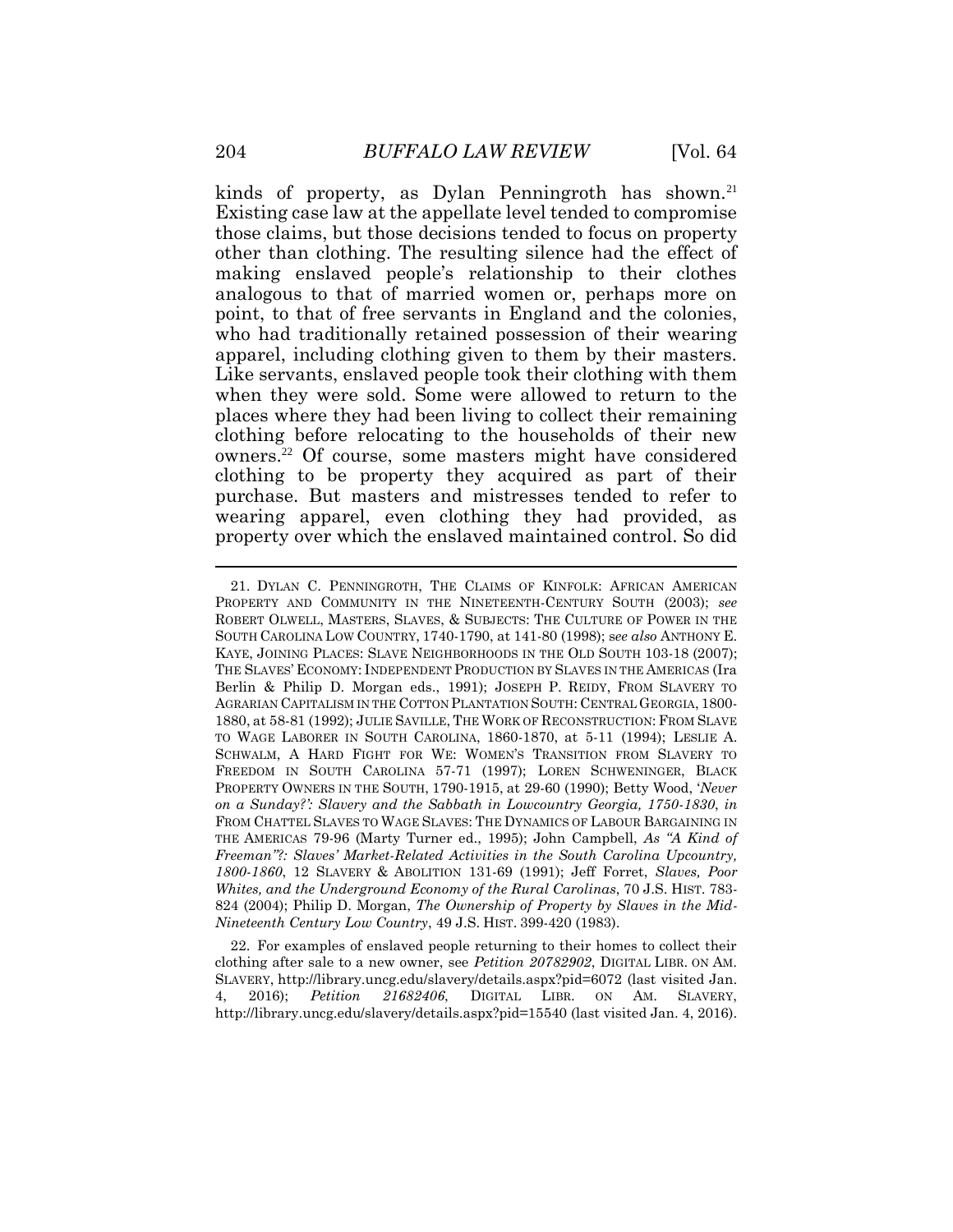$\overline{a}$ 

other whites. The moments when enslaved people's claims to textiles were legally questioned are particularly revealing in this regard. When accused of theft, it was because a specific item had gone missing, not because possession of cloth or apparel was suspicious in and of itself.<sup>23</sup>

II

Because much of the scholarship on the nineteenth century treats textiles as consumer goods, the emphasis has been on their distribution through retail vendors. Retail, however, formed only one piece of the textile trade. Far more important—particularly to married women, the enslaved, and the poor—was the secondhand market, which included not just used textiles, but also unused cloth and clothing that circulated outside the purview of established wholesalers and retailers. This part of the economy, while vast and highly visible at the time, has left few traces in the sources, largely because so much of the business was done without the benefit of written records. The exception was licensed pawnshops, which were usually required to keep records; few of those records, however, have survived. In addition to pawnshops, which took in used goods as collateral, urban areas had auction houses and dealers, which sold off goods from estates and failed businesses, property that had been seized by local authorities, and items that individuals wanted to sell. Rural areas had less frequent, but similar auctions. And those venues were only the most organized part of the secondhand trade. Much of the trade in textiles was conducted through

<sup>23.</sup> Such was the experience of Sukey, a slave in Camden, South Carolina. Sukey found herself in court, charged with stealing three yards of bottle green cloth, two yards of brown linen, one skein of black silk thread, and a quarter of a yard of black satin. Given that Sukey was enslaved, with no property rights, it might seem like possession would be proof enough of guilt. But it was not. It was so common to see enslaved people, particularly women, with textiles that people who had seen Sukey in possession of the cloth had not given it any thought initially. It was only after the daughter of a storeowner claimed that similar cloth had been stolen that Sukey's possession of the goods became suspicious. The case rested on proving that Sukey had been found in possession of *stolen* property and that, therefore, she was the thief. State v. Sukey, #8-1, #9, 1812, Court of Magistrates and Freeholders, Kershaw District, South Carolina Department of Archives and History.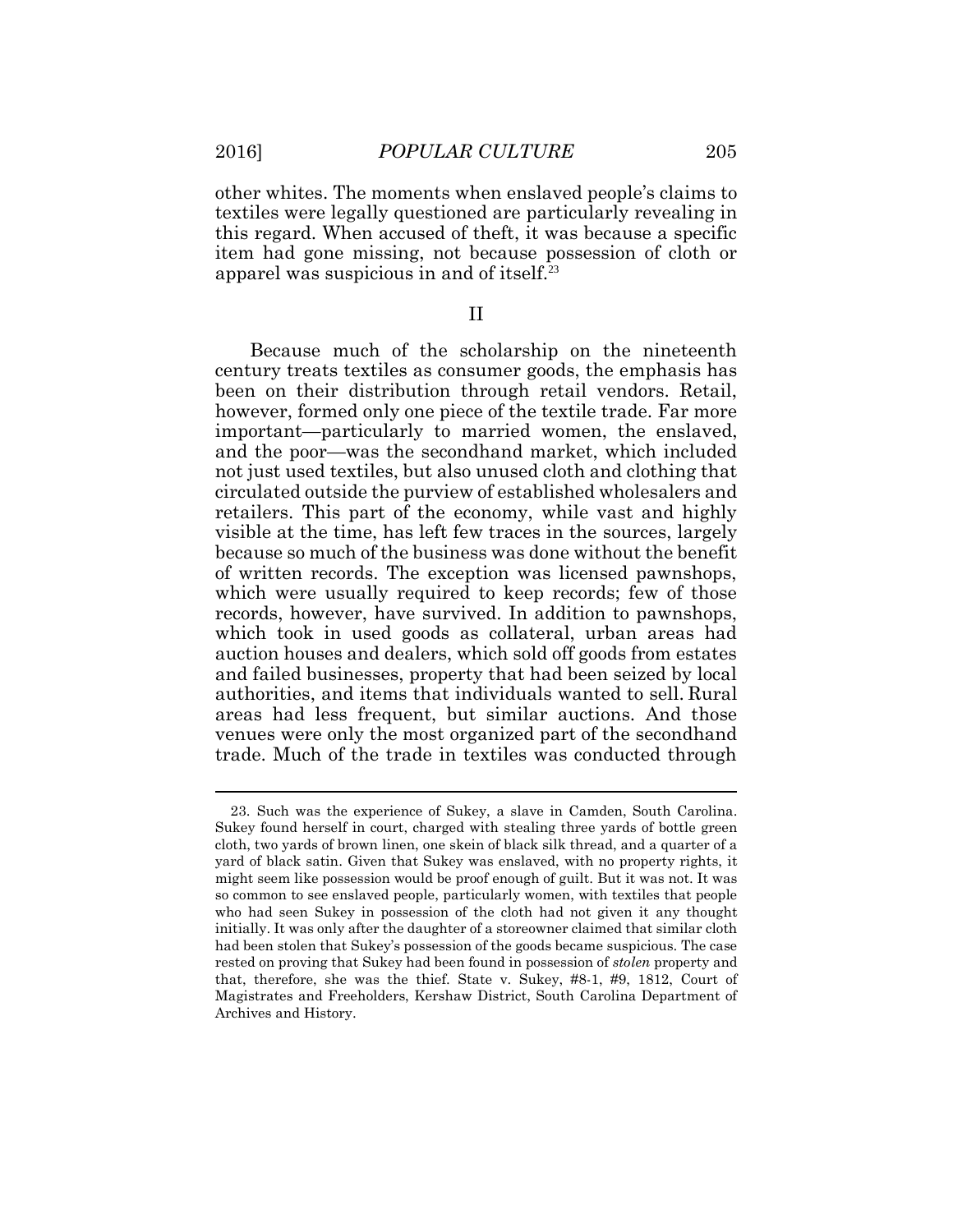peddlers, street sellers, and venders who sold at local markets, in their homes, or as part of other businesses, such as boarding houses and taverns. Individuals also sold cloth and clothing on an ad hoc basis, when they had goods and needed to trade for something else. This part of the trade is extremely difficult to track in the existing sources. For instance, the only reason why there is a record of Sarah Riley's sale of a sheet to Rosannah Marara is because another woman claimed the sheet and filed charges.<sup>24</sup>

Textiles served multiple economic purposes in the secondhand market. Rosannah Marara paid the equivalent of six shillings for a sheet, which she apparently kept and used. But the sheet also could be turned into cash at a pawnshop, an auction house, or by selling it to another woman in the neighborhood. In fact, cloth and clothing routinely circulated without fulfilling the material functions for which the items were intended. In New York City, Mingo Bowler, for instance, gave John Primrose muslin and cassimere (a type of wool cloth) in partial payment on a thirty-dollar debt. Primrose then took it to a market vendor to sell for him, agreeing to take payment in a combination of goods and cash. Whoever bought the fabric from the market vendor might have continued the cycle, passing it along to someone else to satisfy another obligation.<sup>25</sup> The executive committee of Philadelphia's Prison Society underscored the ubiquitous use of cloth as currency in addressing the inmates' poor state of dress, which was "partly owing to the length of time before trial [and] partly to the easy access, by various

<sup>24.</sup> Instances of individuals trading with each other on an ad hoc basis appear regularly in the records of New York City Mayor's Court, District Attorney's Indictment Papers, New York Municipal Archives. The same happened in rural areas, although the transactions tended to be among people who knew each other and, therefore, only occasionally left traces in the records. The diaries of Elizabeth Ann Cooley McClure and Amanda Jane Cooley Roberts, both with the Virginia Historical Society, are illustrative. *See supra* note 13.

<sup>25.</sup> People v Bowler, 1805, District Attorney's Indictment Papers, New York Municipal Archives; *see also* HARTIGAN-O'CONNOR, *supra* note 14, at 114 (noting that women, the focus of her study, were more likely to trade in cloth, because of the legal restrictions on other forms of property).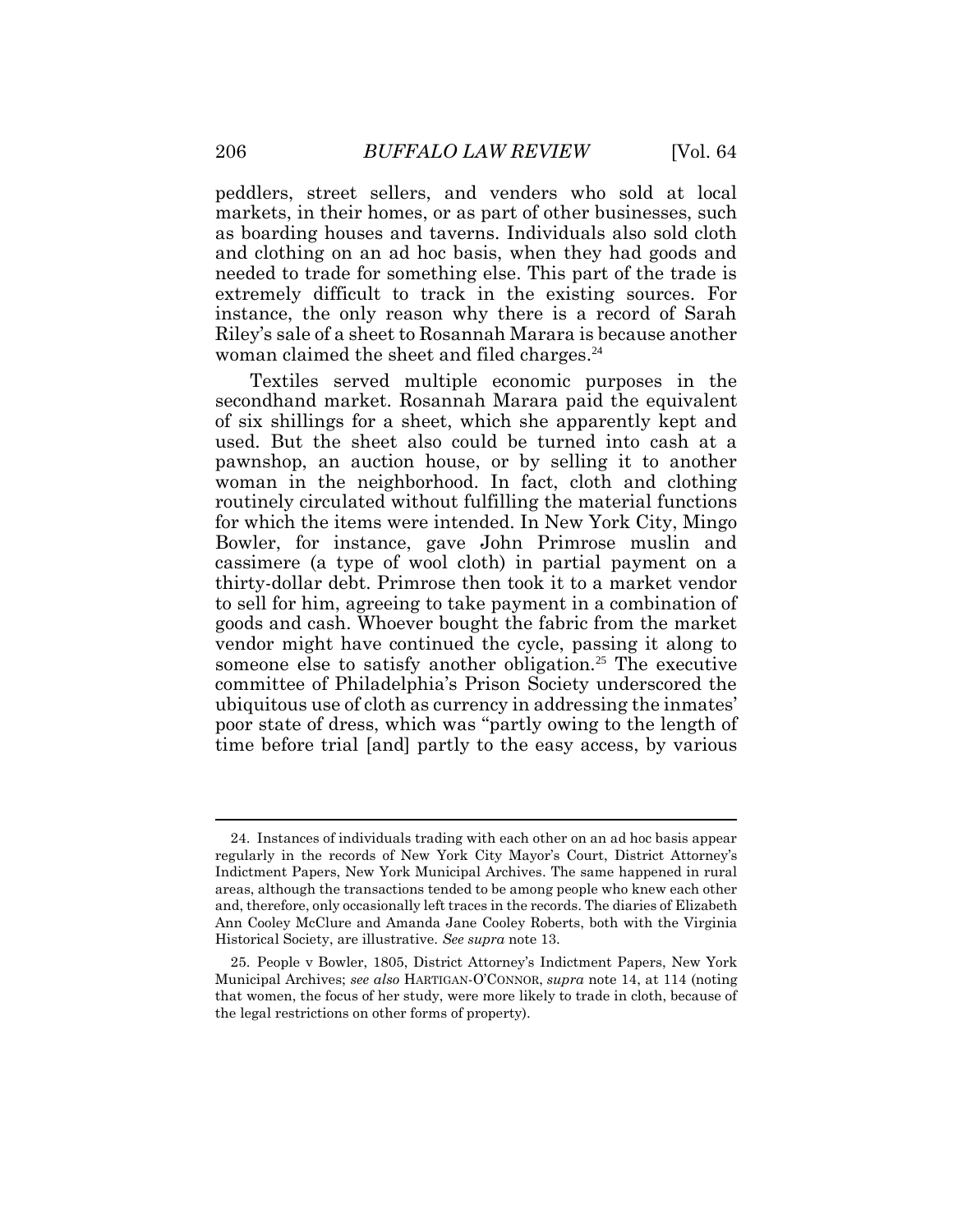means, to spirituous liquors, for which their cloths are disposed of."<sup>26</sup>

Textiles were also a reliable way to accumulate and store wealth. For married women and enslaved people without property rights and for poor people whose claims to property could be tenuous, cloth had distinct advantages. Unlike other forms of property and instruments of exchange their possession of it was unremarkable and unlikely to raise suspicion. It also worked within the material circumstances of their lives. As historians of early America have argued, the actual living conditions of most people in the late eighteenth and early nineteenth centuries are best described a "housefuls." In urban areas, families with their own houses lived cheek by jowl with servants, extended family, and boarders. Similar circumstances obtained in rural areas, where conditions could be even more crowded because the housing stock was so rudimentary.<sup>27</sup> Without a set space to call one's own, it was difficult to store property or to keep it safe. Thus the ubiquitous references to chests and trunks, which served mobile storage units for all those without a house or a room of their own. Even wives and daughters who lived in the houses of their husbands and fathers had chests or cupboards, where they cordoned off their property and kept it separate from that of their household heads.<sup>28</sup> Within these chests, trunks, and cupboards lay textiles: they were relatively light and easy to store, in terms of the ratio of weight to value; they could be used—worn or slept on—when not needed for a loan or trade; and they could be converted easily into other goods. They also tended to hold their value,

28. Laurel Thatcher Ulrich, *Hannah Barnard's Cupboard: Female Property and Identity in Eighteenth-Century New England*, *in* THROUGH A GLASS DARKLY: REFLECTIONS ON PERSONAL IDENTITY IN EARLY AMERICA 238-73 (Ronald Hoffman, Mechal Sobel, & Fredrika J. Teute eds., 1997).

<sup>26.</sup> Representation to the Supreme Executive Council, Minutes, vol. 1, Jan. 12, 1789, Pennsylvania Prison Society Records, Historical Society of Pennsylvania. I want to thank Magaret Abruzzo for drawing my attention to this reference.

<sup>27.</sup> HARTIGAN-O'CONNOR, *supra* note 14, at 13-38. Much of the literature relies on the concept of "households," which actually refers to the legal configuration of domestic authority, with a male household head and his dependents, not the material circumstances of everyday life.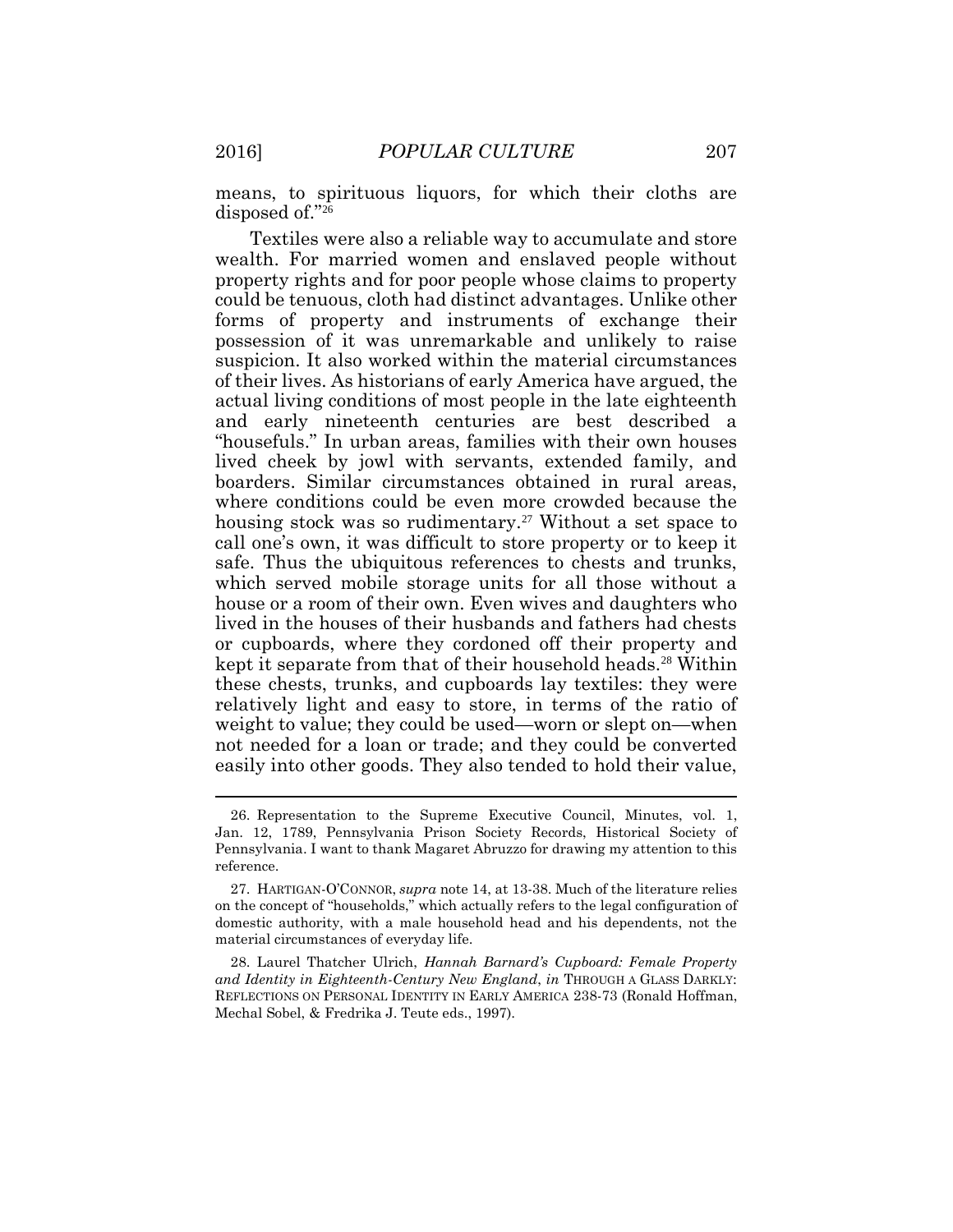at least in the short term, which made them more like coins than bank notes, the value of which not only fluctuated over time, but also diminished the further they traveled from the point of issue.<sup>29</sup>

The exchange of textiles in the secondhand market followed accepted, well-known practices. Elements of the secondhand trade were so localized that the dynamics can seem personal, centered primarily on the maintenance of human relationships, rather than the pursuit of profit. Given that situation, it is tempting to apply the term "moral economy" to those dynamics. But that concept, with its sharp distinction between morals and the market, does not really describe the trade in textiles, which was based in people's deep familiarity with abstract conceptions of value, supply, and demand as well as their embrace of accumulation and accountability. The secondhand market accommodated individual circumstances primarily as a means of facilitating trade and amassing value, in both social and economic terms.

Transactions in the secondhand market had slack that was uncharacteristic in the business world governed by the laws of the state, particularly for people without the ability to contract debts or, consequently, to obtain credit that was recognized in that legal arena. When Rosannah Marara said that she gave six shillings for the sheet that she purchased from Sarah Riley that did not mean that she paid it for it in actual shillings, let alone at that moment. Six shillings was the value to which they agreed and which could have been settled in a number of ways, often at a later date. The women who ran small stores out of their homes worked from a complicated set of accounts, usually in their head, which involved payment over extended periods of time, in cash, kind, and labor.<sup>30</sup>

Exchanges also took the form of borrowing, creating dense webs of obligation in urban neighborhoods and rural

<sup>29.</sup> For the difficulties that fluctuating notes posed to working people, see SETH ROCKMAN, SCRAPING BY: WAGE LABOR, SLAVERY, AND SURVIVAL IN EARLY BALTIMORE 174 (2009).

<sup>30.</sup> Women who traded rarely kept written accounts. *See supra* note 24. Many of the women shopkeepers who appeared in the New York City Mayor's Court District Attorney's Indictment Papers, New York Municipal Archives, were illiterate.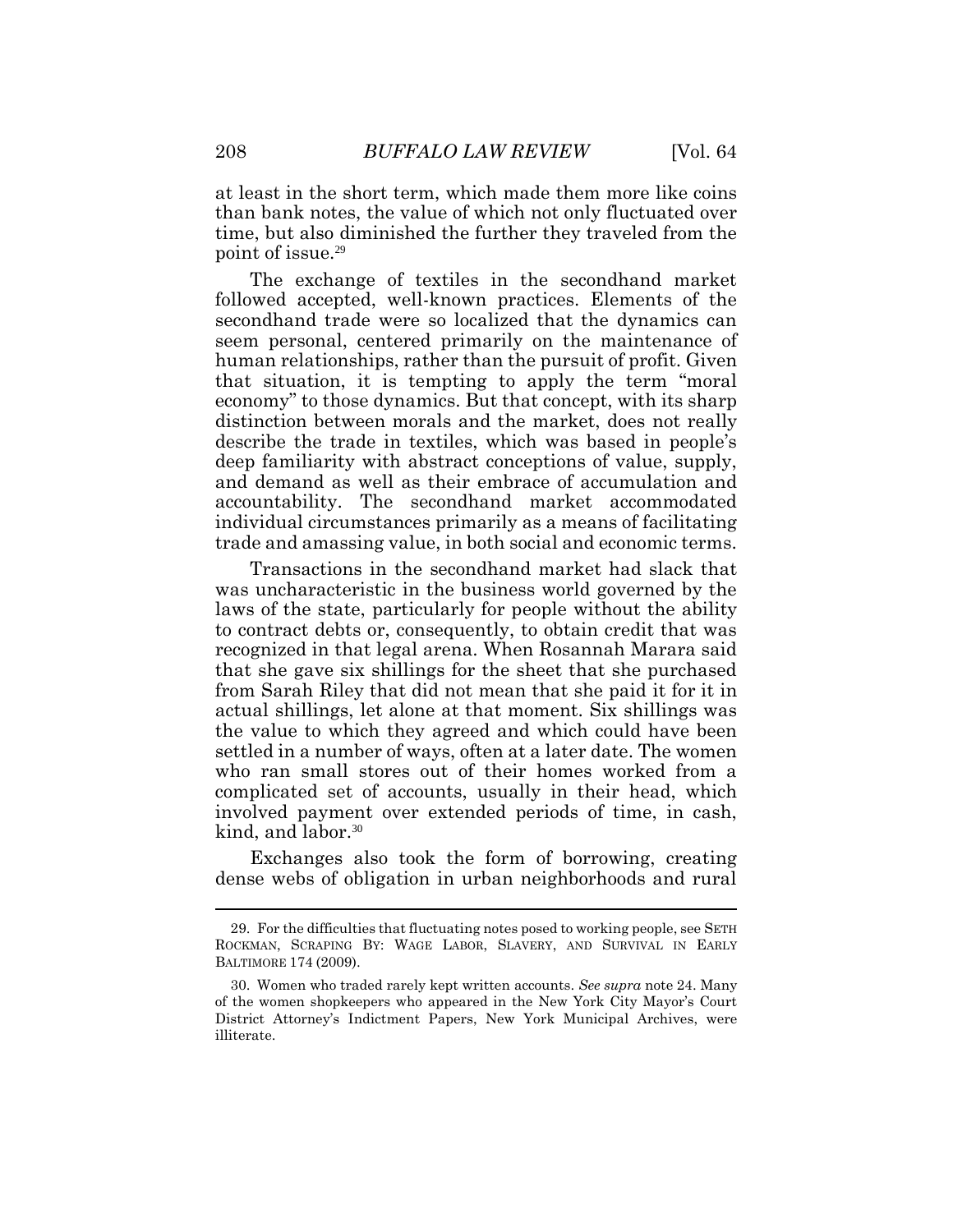communities. When someone had textiles of value that they could spare, it was common to leverage their value. Individuals pawned such items, through a licensed shop or a vendor who took goods in payment on accounts. They also lent them to someone else. Those people, in turn, wore the item or otherwise put it to use in their households, pawned it, or put it back into the borrowing network. In this sense, lending and pawning constituted "uses" of textiles as much as wearing a shirt or putting a sheet on a bed. Problems arose when trust fell apart, particularly when circumstances suggested that someone who could return an item or make payment on a debt was avoiding those obligations.<sup>31</sup>

Given the kind of flexibility that characterized economic exchanges in the secondhand market, it could be difficult to distinguish between borrowing and theft. Eliza Cauchois inadvertently captured the ambiguity when responding to charges of stealing a shift—a woman's undergarment, usually made out of white linen or cotton. "Sarah Bliss," she stated, "loaned her the said shift and therefore she did not steal it."<sup>32</sup> When weeks or months lapsed between the time that property had been stolen and charges were filed, it was often a case of borrowing gone awry. That Sarah Allingham filed charges nine months after her sheet had gone missing, even though she knew who had taken it, suggests that she may have initially loaned the sheet, with the expectation that it would be returned. It was only after she found out that it

<sup>31.</sup> For discussions of borrowing, see Penelope Lane, *Work on the Margins: Poor Women and the Informal Economy of Eighteenth and Early Nineteenth-Century Leicestershire*, 22 MIDLAND HIST. 85-99 (1997); Lynn MacKay, *Why They Stole: Women in the Old Bailey, 1779-1789*, J. SOC. HIST. 623-39 (1999). Similar to borrowing was the shopping that wealthier women did for each other, in the sense that the procurement of cloth and clothing served to solidify social ties. *See* Ellen Hartigan-O'Connor, *Abigail's Accounts: Economy and Affection in the Early Republic*, 17 J. WOMEN'S HIST. 35-58 (2005). Dylan Penningroth has made a similar argument in reference to the social meanings of property among the enslaved. PENNINGROTH, *supra* note 21.

<sup>32</sup>*.* People v. Eliza Cauchois, Dec. 8, 1803, District Attorney's Indictment Papers, New York Municipal Archives. See MacKay, *supra* note 31, for the relationship of such borrowing networks to theft.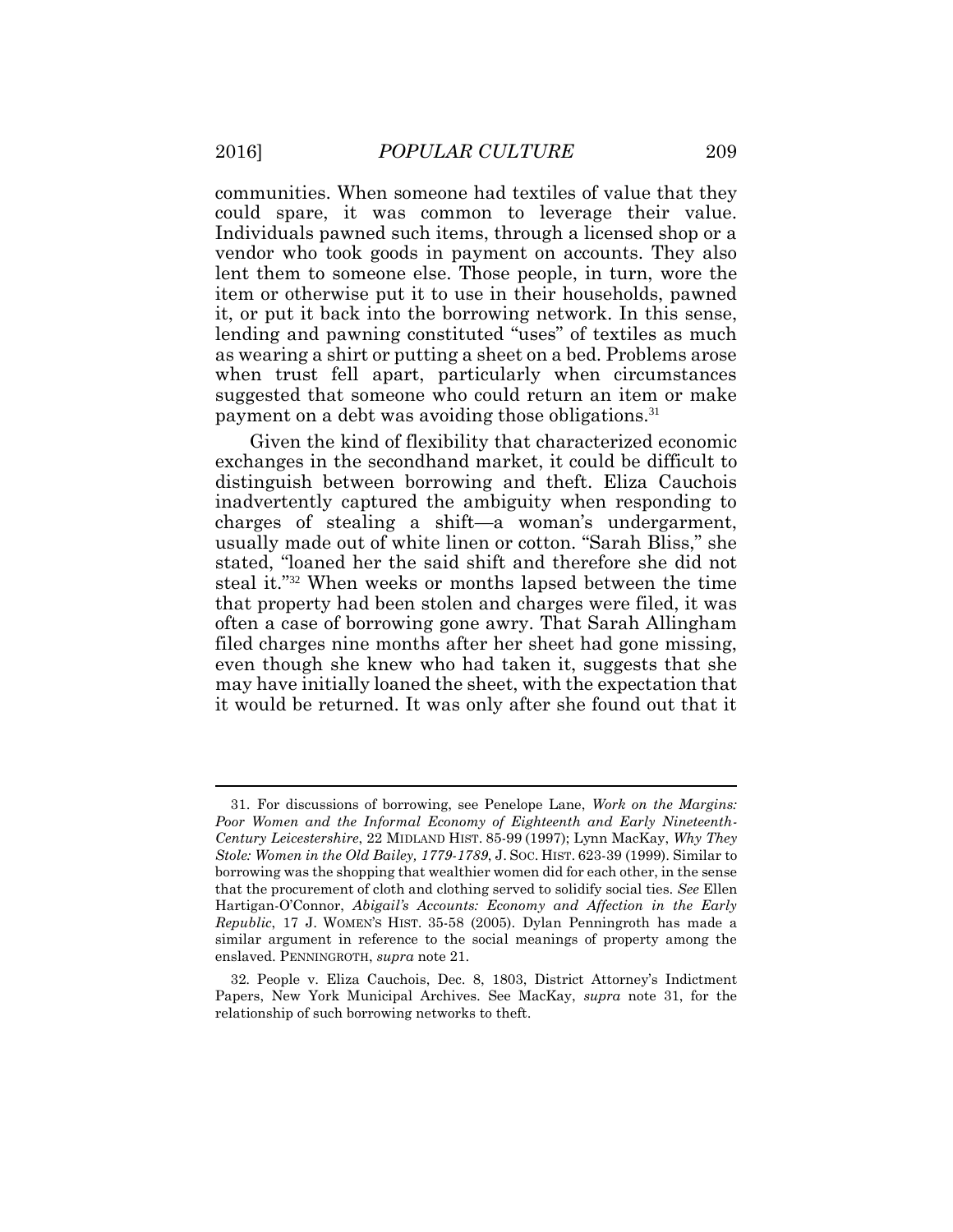was in possession of a third party that she realized she was unlikely to get it back.<sup>33</sup>

Borrowing was so pervasive that some people did it without asking permission. They "borrowed" from the chests, drawers, and storerooms of the houses in which they boarded, with the intent of replacing the items. When they failed to do so and were charged with theft, their explanations hinged on the distinction between taking and stealing: they admitted to taking the goods, but insisted that they did not steal them. Such was the case of Benjamin Chamberlain, who was accused of stealing a coat. He admitted that "he did take the . . . [c]oat" and then "pledged" (pawned) it. By implication, he intended to return it and, therefore, had not stolen it.<sup>34</sup> The distinction Chamberlain made between taking and stealing also rested on expectations that textiles were property that could and should be put to use. Why leave something of value just lying around?

The operation of the secondhand economy confounded aspiring merchants, the majority of whom were white and male, who followed the laws of property as laid out by the State. As they saw it, customers were supposed to be *consumers*. Consumers bought new textiles and paid for them at the point of purchase with cash or through book credit, carefully laid out in written accounts, which enabled prosecution by state law should the debt go into arrears. Consumers then took their textiles home, where they set them around or used them up. Either way, they were supposed to come back and buy more, not turn them into currency, collateral, and savings. Storekeepers' pursuit of theft is telling in this regard. New York City retailers waged a constant battle against petty pilfering, with owners and their clerks chasing suspected thieves down the street, tackling them, wrestling them to the ground, searching them,

<sup>33.</sup> People v. Judith Friel, Oct. 8, 1804, District Attorney's Indictment Papers, New York Municipal Archives.

<sup>34.</sup> People v. John Benton, Apr. 7, 1800, District Attorney's Indictment Papers, New York Municipal Archives. It was customary for tradespeople, particularly those in the clothing trades, including washerwomen, to pawn goods that belonged to their customers, but had yet to be delivered to them. The practice was not considered theft. *See* TEBBUTT, *supra* note 14, at 72-73.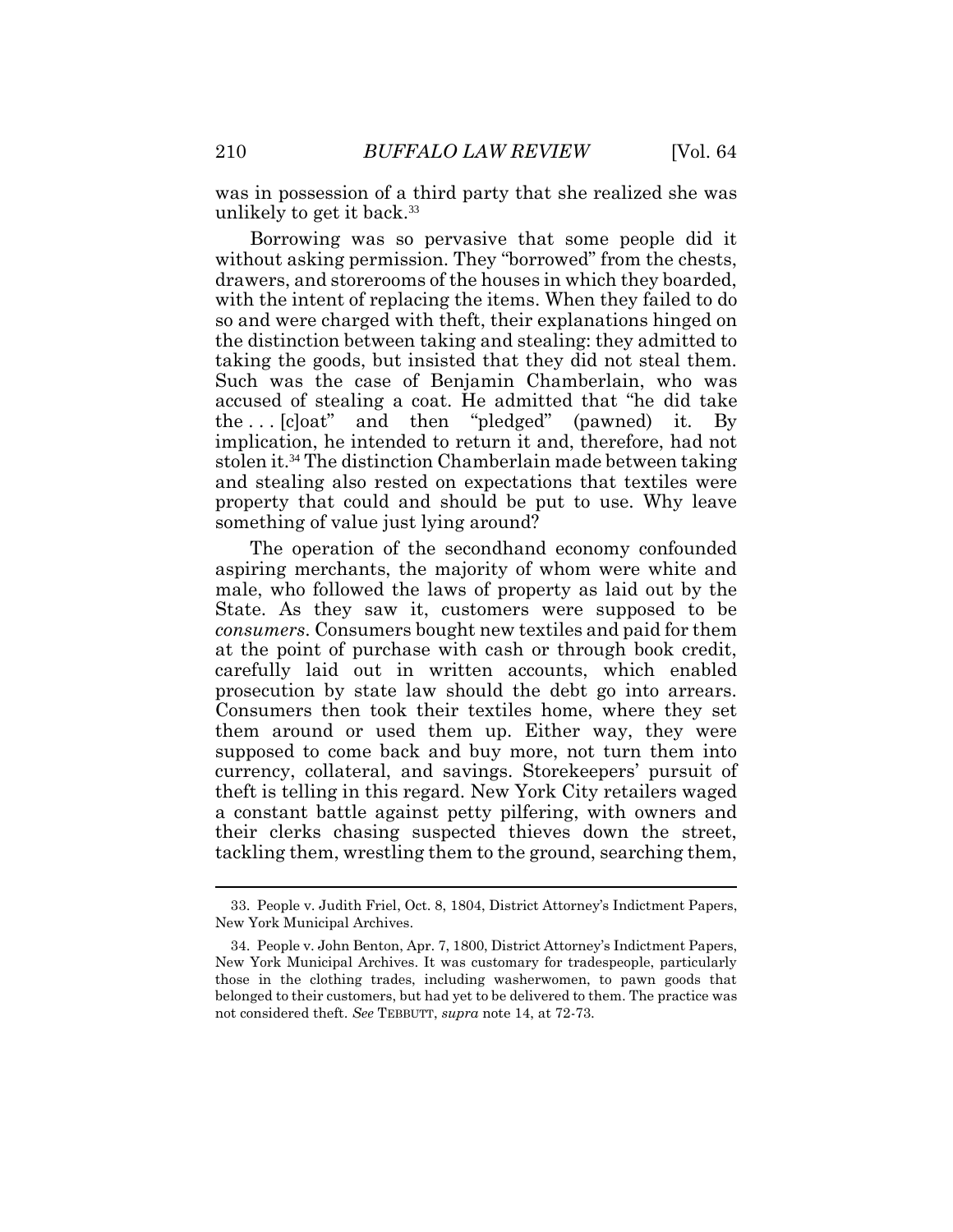$\overline{a}$ 

and then hauling them off to file charges—even when they recovered the lost goods. The effort expended seems way out of proportion to the severity of these offenses—a silk handkerchief, a rough shirt, or a cheap pair of shoes.<sup>35</sup> But prosecution was about enforcing a particular property regime, one that conflicted with the practices that governed the possession and exchange of textiles in the secondhand market.

### III

The state's position on textiles, however, was anything but consistent. While local courts prosecuted the cases of merchants and manufacturers, they also acted on behalf of people like Sarah Allingham, who enlisted the courts to enforce their vision of property. To complicate matters, many merchants and manufacturers maintained divided legal loyalties when it came to the state's regulation of property. They depended on the business of people with tenuous claims to property and without property rights, as defined by the state. They also operated in a context in which the state was not the only, or even the most dominant figure. The textiles that people bought and traded, even in the secondhand market, came from all over the world. While global in reach, the textile market was composed of numerous localities, with specific people, circumstances, cultural practices, and social networks that determined the quality, quantity, and price of what was bought and sold. In fact, merchants used the term "market" to refer to both aspects of the trade: the abstract market that was located nowhere and the geographically specific markets, often actual physical locations as designated in local ordinances, located particular towns, cities, or regions. In their correspondence, merchants moved from one sense of the market to the other, without acknowledging the transition. They routinely passed along information about the prices of goods in particular cities, as if those prices were set by impersonal forces. The same letter

<sup>35.</sup> District Attorney's Indictment Papers, New York Municipal Archives. Merchants were so concerned with theft that they would drop what they were doing to intervene when they saw something suspicious at a neighboring establishment.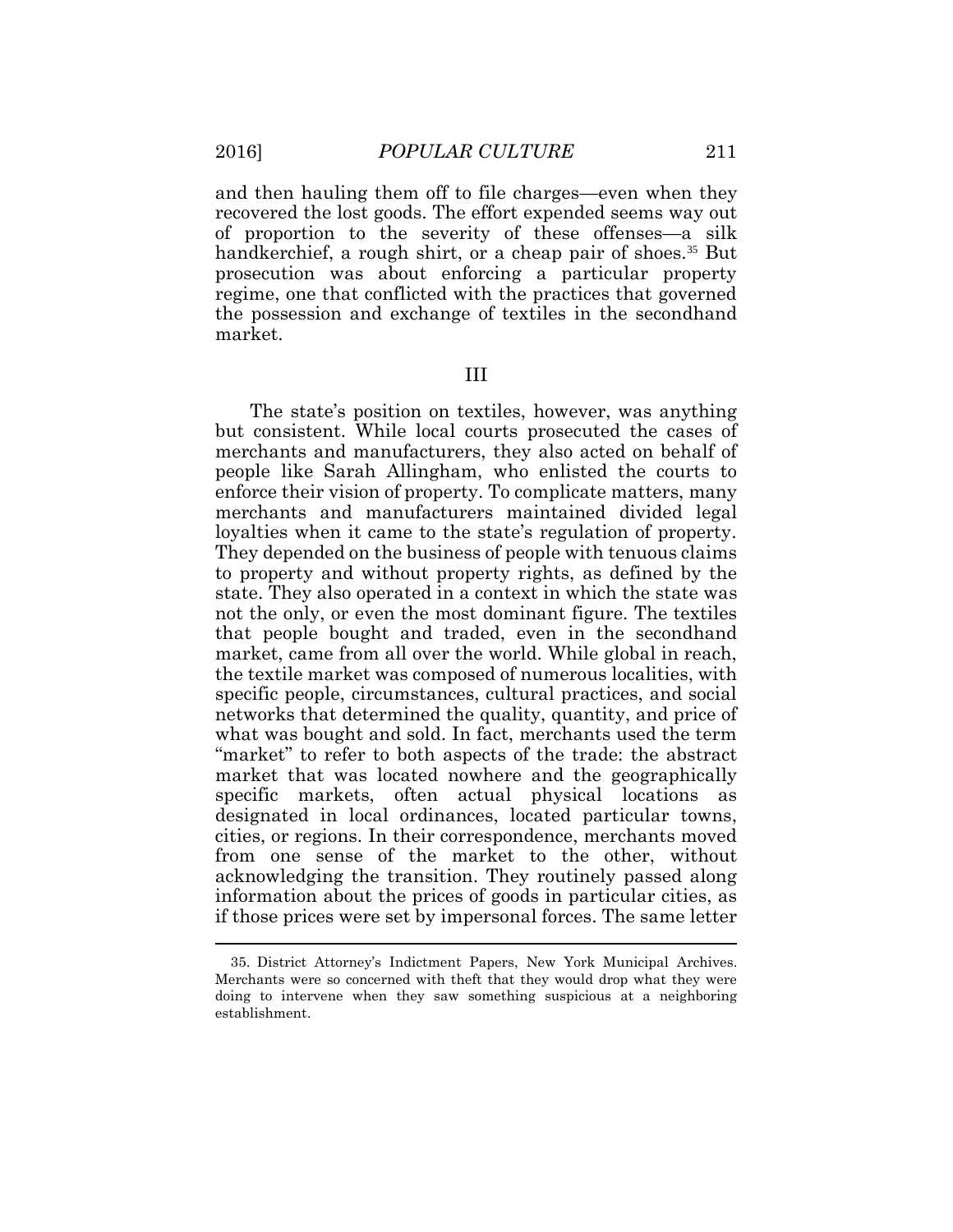would also discuss the particular state of the local market. "We have the Calcutta goods (brightly printed cottons from Calcutta, India, which were popular in the "southern market")," wrote the firm of Talcott and Parsons in New Orleans to Brown and Ives in Providence, "but no prospect of sales at present, this market is glutted."<sup>36</sup>

Too much of the wrong thing was even worse than too much a good thing. Merchants and manufacturers had to know their markets, and they expended considerable effort researching the localities where they hoped to trade and then shuttling textiles around the globe in hopes of finding buyers. Goods that sold in England did not necessarily sell in New York. Goods that sold in New York did not necessarily sell in Philadelphia. Goods that sold in Philadelphia did not necessarily sell anywhere else. "I am sorry that I have not the pleasure of communicating to you somthing [sic] more favourable respecting your goods," wrote an agent in Venezuela to a Philadelphia merchant, but "I expect I shall have great difficulty to Dispose of them as they do not Answer to the market."<sup>37</sup> Places closer to home were equally impenetrable without local guides. That was why merchants cultivated contacts in smaller cities in the South, Midwest, and West, all of which were presumed to have their own "markets." When one Philadelphia merchant sent shipments of goods to Augusta, Georgia, and Nashville, Tennessee, to test the markets, he sent silk that would not sell in Philadelphia, not just because he was trying to offload surplus goods (although that was a consideration), but also because he was certain that the markets in those cities were different.<sup>38</sup>

All those involved in the textile trade regularly moved between their local markets and the global market without really having much to do with the state. The people

<sup>36.</sup> Letter from Talcott and Bowers to Brown and Ives (Jan. 20, 1817) (on file with John Carter Brown Library, Brown University).

<sup>37.</sup> Richard Gray, 1809, (JBL), folder 23, box 1, Lapsley Family Business Records, McAllister Collection, Library Company of Philadelphia. Gray was writing from La Quira, Venezuela, but the same held for the markets in the United States.

<sup>38.</sup> Letterbook, 1810-1825, Historical Society of Pennsylvania (particularly the letters from pp. 48-65).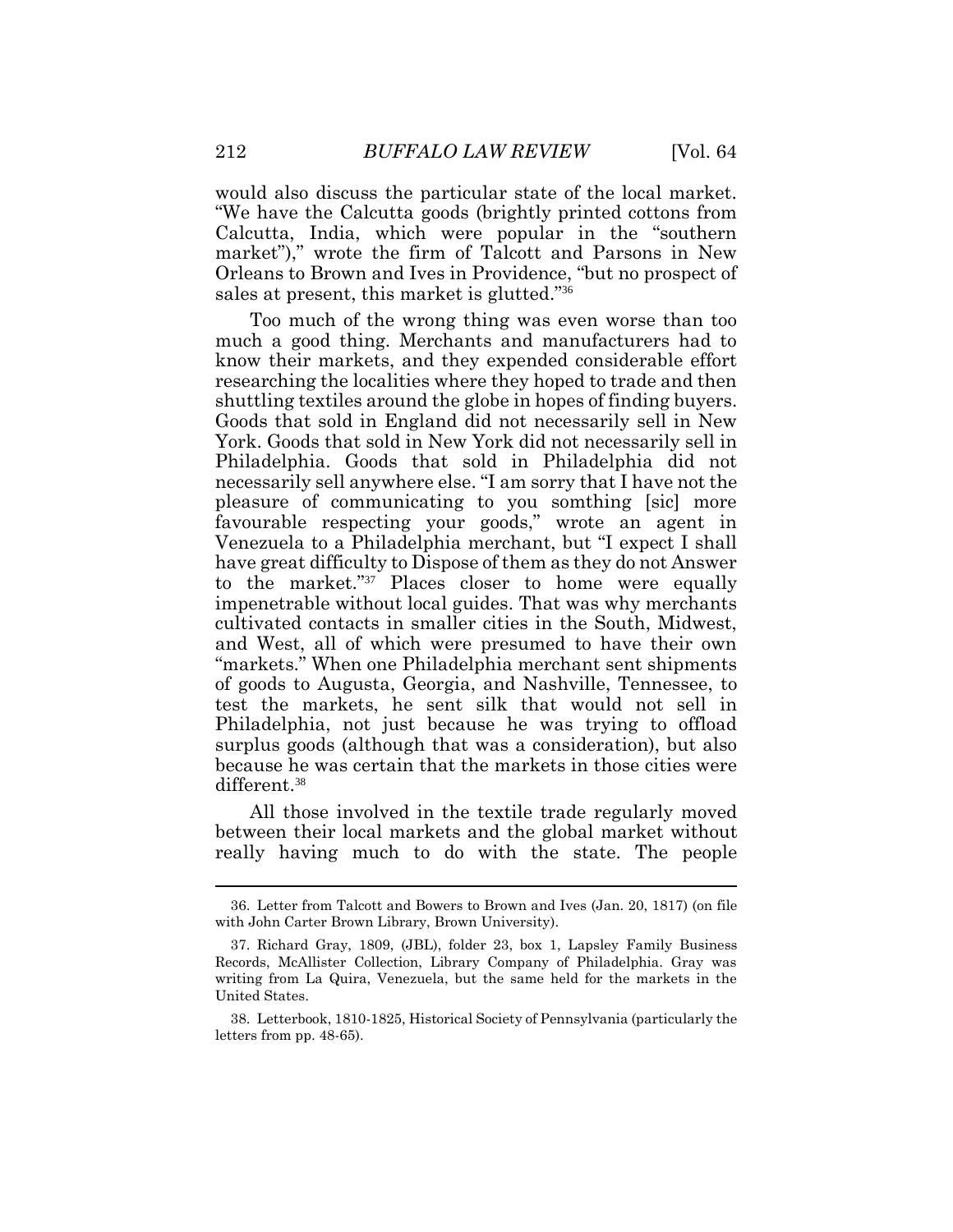enmeshed in these networks also experienced those spaces local, national, global—differently from how that experience is imagined in conventional historiographical frameworks, which tend to characterize localities as isolated places, subordinated to the laws of the nation state and global economic forces (both of which were bigger than and separate from localities). Such a perspective upends some of the basic historiographical wisdom: that free women and the enslaved had little experience with or relationship to property because state and federal laws limited or prohibited property ownership for them; that the place of women and poor people within the developing capitalist market was solely as exploited labor; that these people's relationship to law and governance was primarily one of exclusion; that local areas and the people who lived there were provincial and unrepresentative of broader historical patterns; and that the experiences of propertied white men are the formative and representative ones of the nineteenth-century United States, such that the history in this period can be told in terms of the extension to marginalized groups of rights and privileges enjoyed by those white men.

Factoring in the presence of the textile market also changes our view of the relationship between culture and law. What we have conceived of as culture may have more to do with law than we thought. The United States, as a nation, developed in relationship to experiences with law, property, and government that Americans acquired outside the juridical purview of the State. When Americans did interact with the legal power of the State, as they increasingly did in the years during and after the Civil War, they brought those experiences with them. They often expressed themselves in the legal language of the State: the language of rights, of civic belonging, and the laws and duties of citizenship. But, as we know from recent scholarship, the content of their claims did not always match the formal definitions of terms that they used, at least not as those terms were defined within governing institutions at the state and federal levels. Americans made all kinds of substantive claims on the federal government during and immediately after the Civil War—claims that were outside the federal government's jurisdictional scope, but that nonetheless suggest experience with property and law gained elsewhere. Americans who